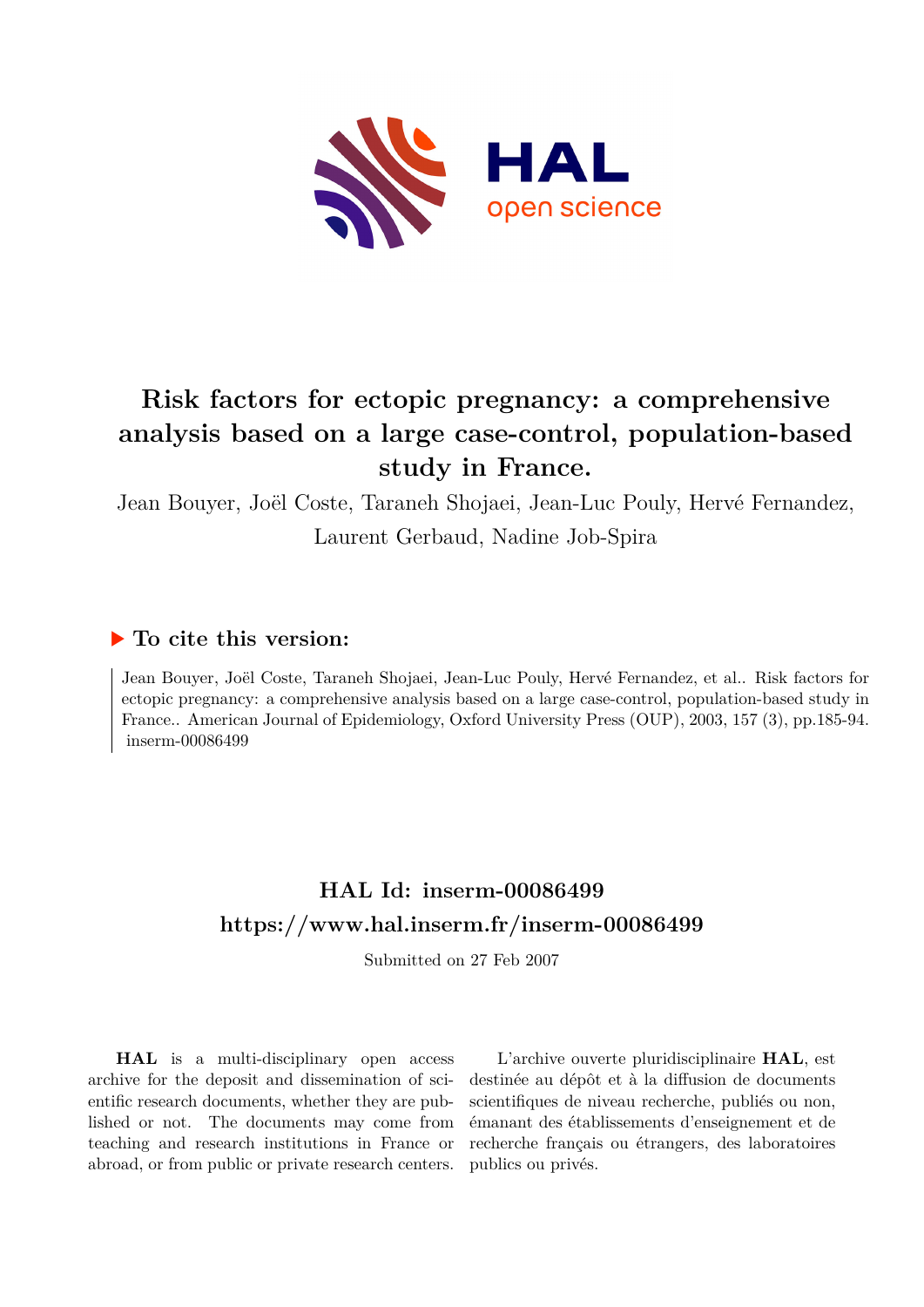

# Risk factors for ectopic pregnancy: a comprehensive analysis based on a large casecontrol population-based study in France

Word counts

text: 3083

abstract: 198

Jean Bouyer<sup>1</sup>

Joël Coste<sup>1</sup>

Taraneh Shojaei<sup>1</sup>

Jean-Luc Pouly<sup>3</sup>

Hervé Fernandez<sup>1,2</sup>

Laurent Gerbaud<sup>4</sup>

Nadine Job-Spira<sup>1</sup>

**This is a pre-copy-editing, author-produced PDF of an article accepted for publication in American journal of epidemiology following peer review. The definitive publisher-authenticated version 2003 Feb 1;157(3):185-94 is available online at: http://aje.oxford/2011/2013**<br> **http://aje.oxfordjournals.org/**<br>
Hender Scheen Hal and Scheen Hal and Scheen Hal and Scheen Hal and Nadine Job-Spira<br> **http://aje.oxfordjournals.org/**<br>
Hender Scheen Hal and Scheen 1<br>
This i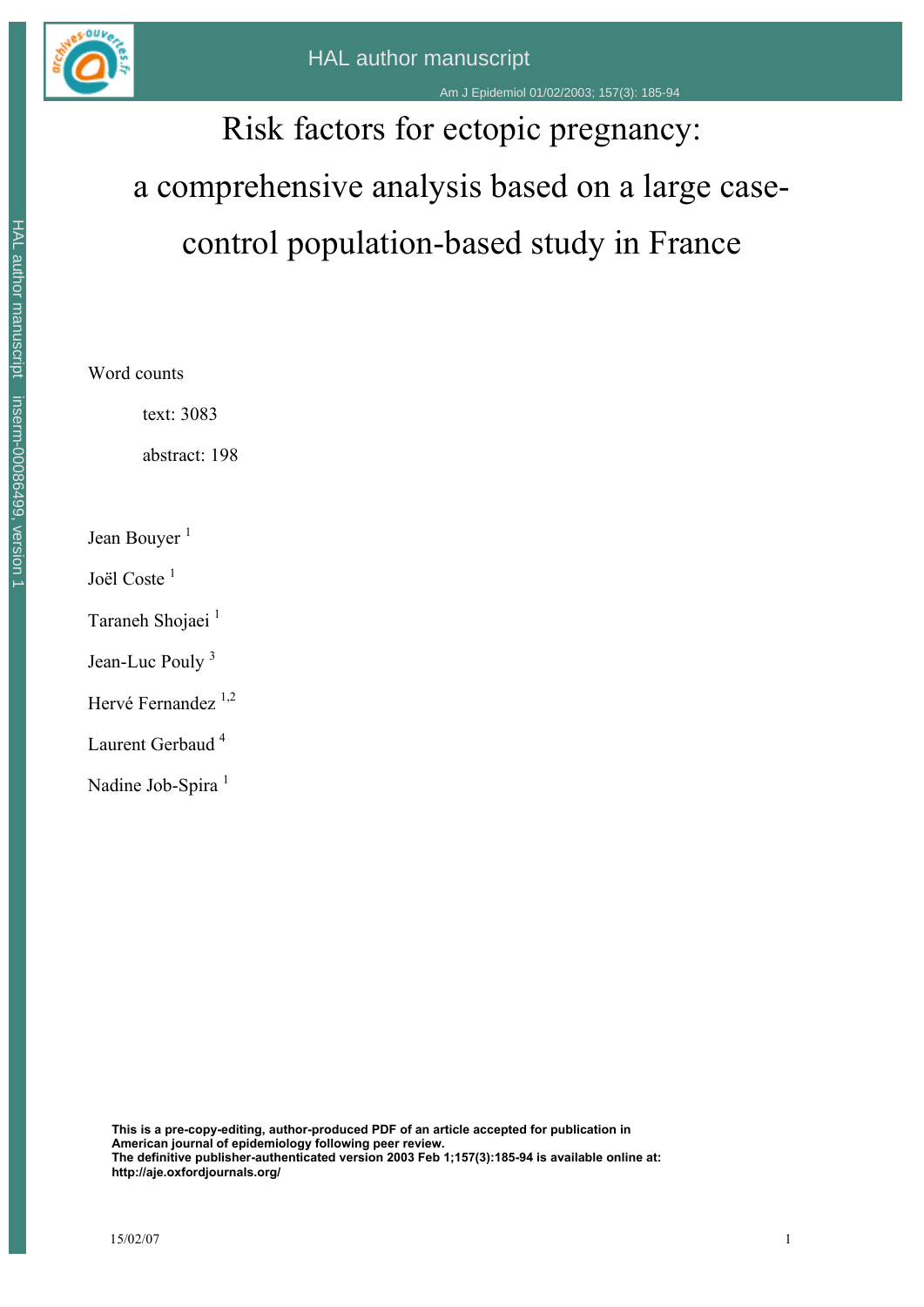#### Abbreviations

AR: attributable risk CI: confidence interval EP: ectopic pregnancy IUD: intrauterine device OR: odds ratio PID: pelvic inflammatory disease STD: sexually transmitted disease

Authors' affiliation

<sup>1</sup> INSERM U569, IFR69 (The French Institute of Health and Medical Research) Le Kremlin-Bicêtre. France

<sup>2</sup> Hôpital Antoine Béclère, Service de Gynécologie-Obstétrique, Clamart, France

<sup>3</sup>Centre Hospitalier Hôtel-Dieu, Service de Gynécologie-Obstétrique, Clermont-Ferrand, France

<sup>4</sup> Service d'Epidémiologie et de Santé Publique, Clermont-Ferrand, France

Reprint requests: J. Bouyer, INSERM U569 - Hôpital de Bicêtre - 82 rue du Général Leclerc - 94276 Le Kremlin-Bicêtre Cedex. France (Fax: 33 1 45 21 20 75; e-mail: Bouyer@vjf.inserm.fr)

Running head: Risk factors for ectopic pregnancy

Short title: Risk factors for ectopic pregnancy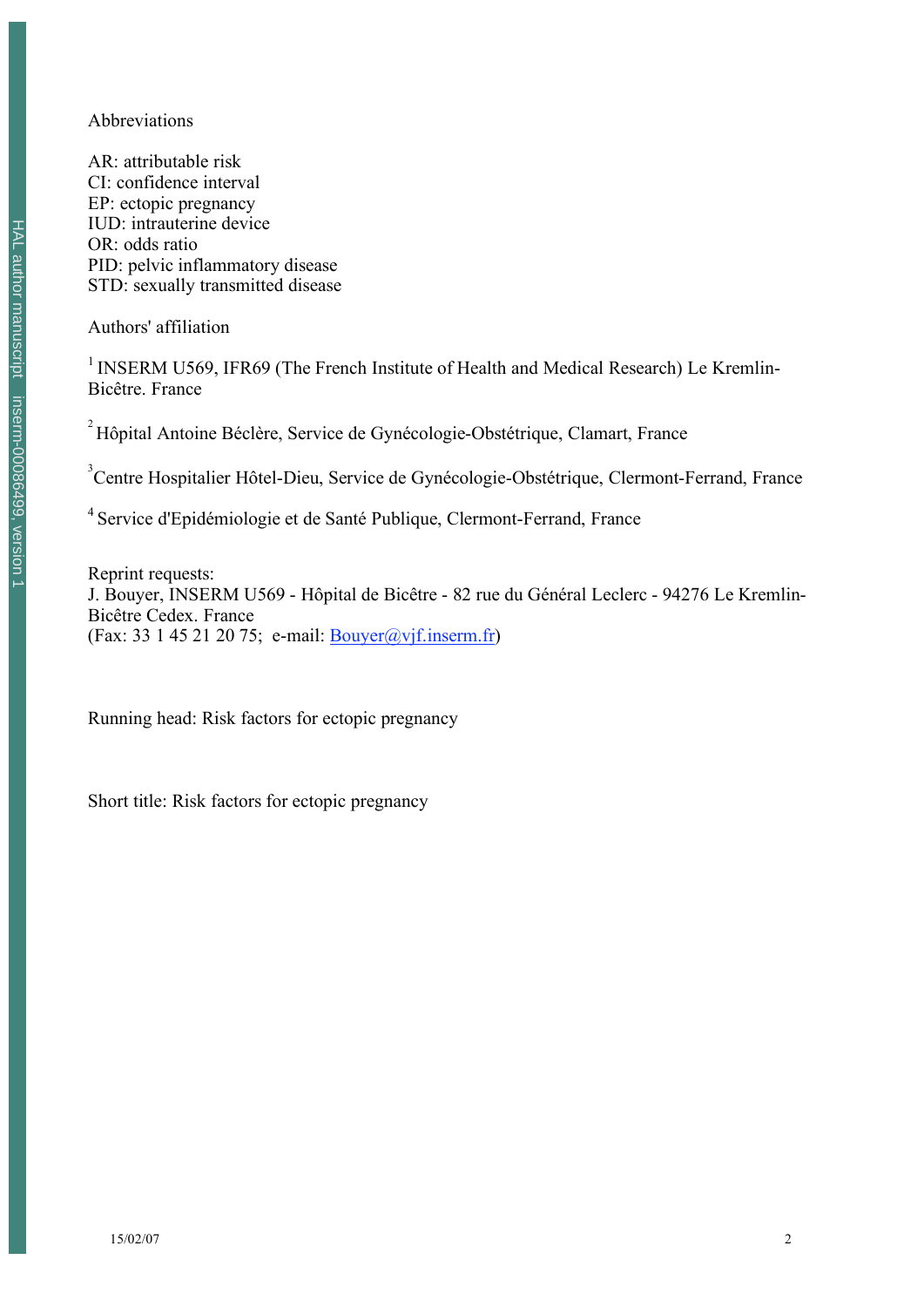Risk factors for ectopic pregnancy: a comprehensive analysis based on a large casecontrol population-based study in France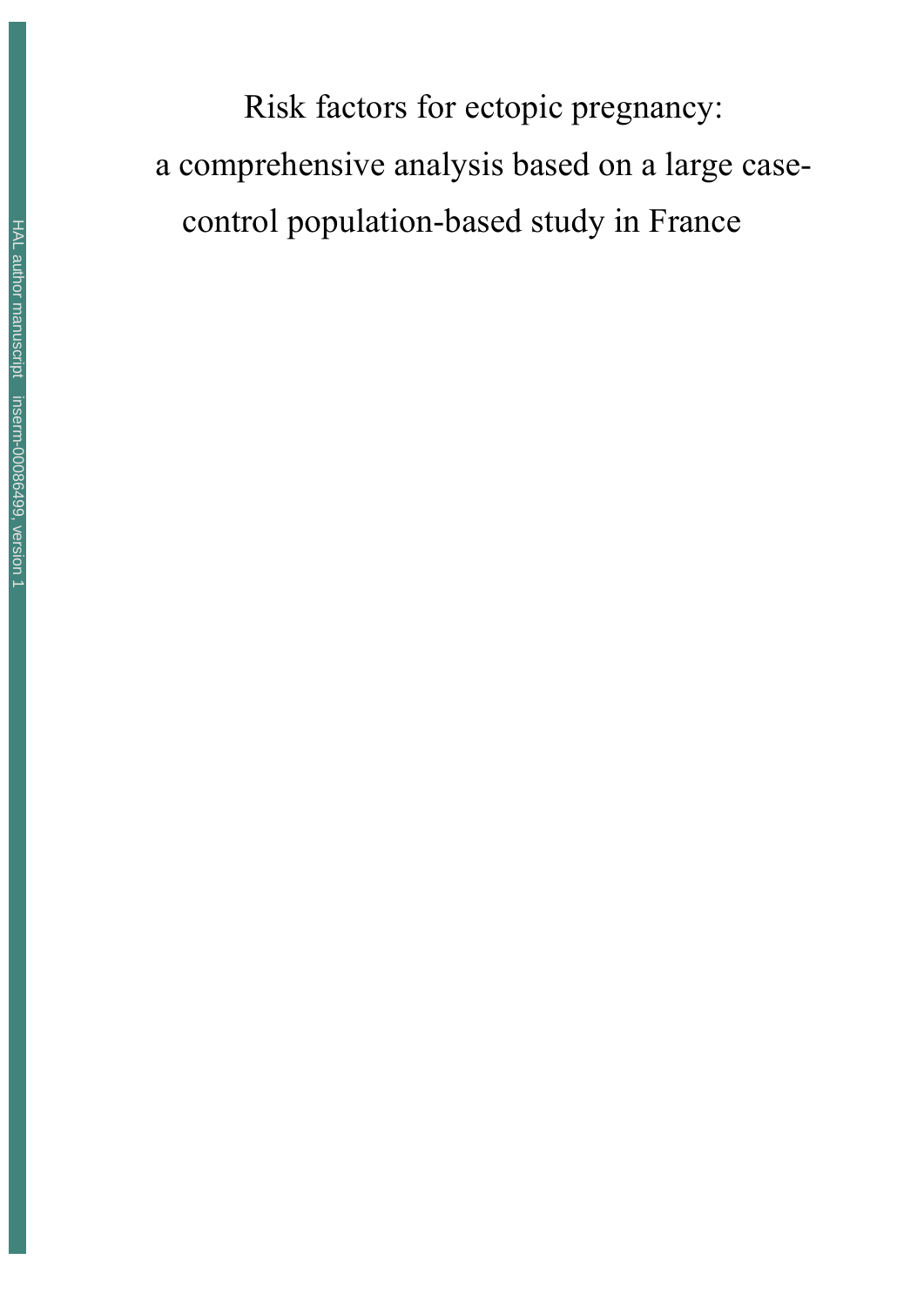# **ABSTRACT**

This case-control study was associated with a regional register of ectopic pregnancy (EP) in France. It included 803 cases of EP and 1683 deliveries, and was powerful enough to investigate all EP risk factors. The main risk factors were infectious history (adjusted attributable risk  $AR_a = 0.33$ and adjusted odds ratio for previous pelvic infectious disease  $OR_a = 3.4$  (95%CI: 2.4, 5.0)), and smoking  $(AR_a = 0.35; OR_a = 3.9 (95\% CI: 2.6, 5.9)$  for more than 20 cigarettes/day versus women who had never smoked. The other risk factors were age (associated *per se* with a risk of EP), prior spontaneous abortions, history of infertility, and previous use of an intrauterine device. Prior medical induced abortion was associated with a risk of EP:  $OR_a = 2.8$  (95% CI: 1.1; 7.2); no such association was observed for surgical abortion ( $OR_a = 1.1$  (95% CI: 0.8, 1.6)). The total AR of all the factors investigated was 0.76. As tight associations were found between EP and infertility and between EP and spontaneous abortion, further research into EP should focus on risk factors common to these conditions. In terms of public health, increasing awareness of the effects of smoking may be useful for EP prevention.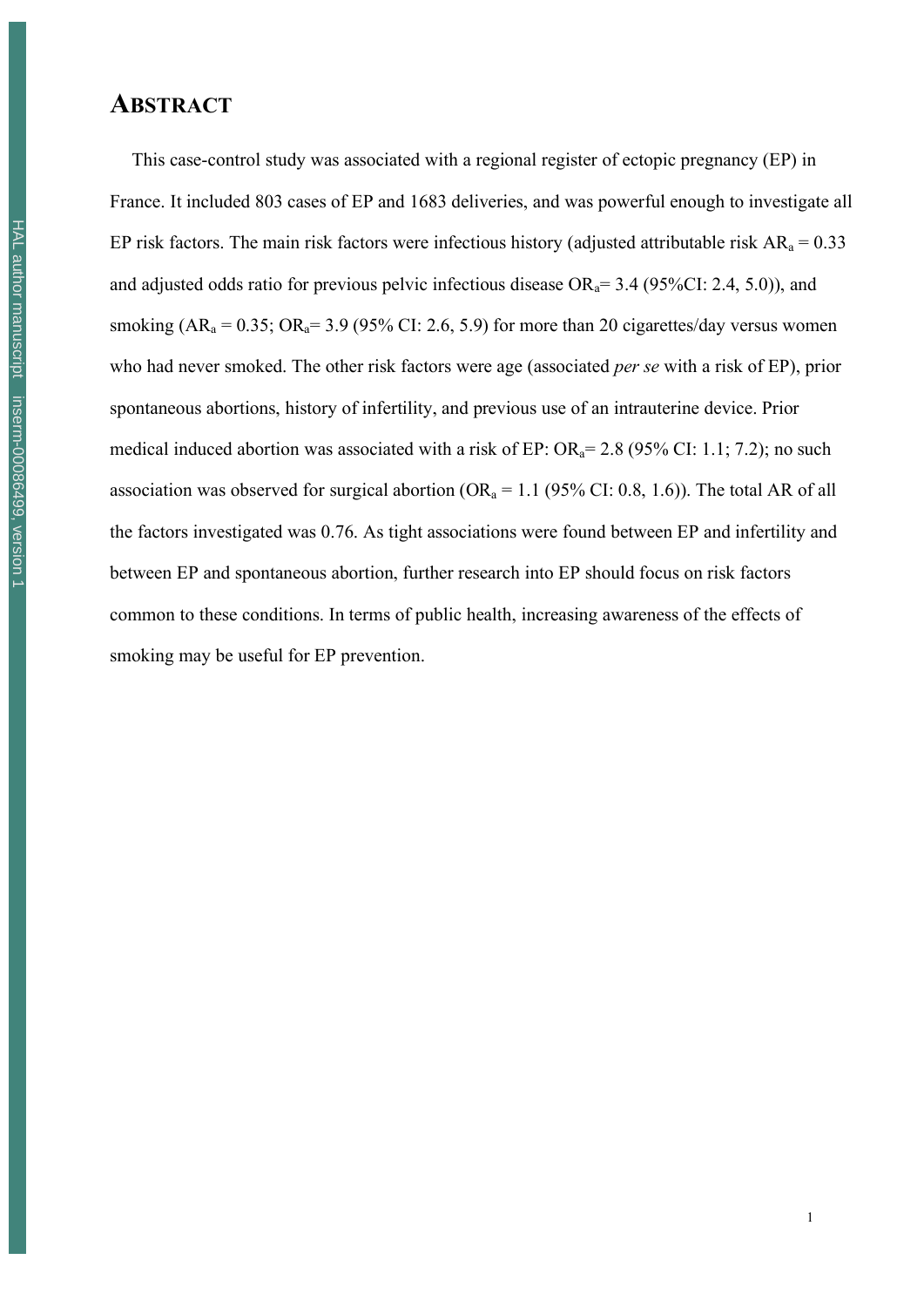During the 1980s and 1990s, the incidence of ectopic pregnancy (EP) in developed countries increased by a factor of three to four (1-5), reaching 100 to 175 per 1,000,000 women aged 15-44.

Several risk factors for EP have been identified (3, 6-8) including pelvic inflammatory disease (PID), smoking and, previous EP. Other factors, such as age, surgical and obstetric history are also thought to be involved. However, the role played by these factors remains unclear due to problems with the sample size or design of previous studies. Published meta-analyses on EP risk factors (9- 11) only partly answered the questions addressed, mainly because their ability to adjust for confounders was limited (12, 13). This problem is particularly severe in analyses of EP, which has a large number of highly correlated risk factors. The selection of studies to be included in the metaanalysis, and assessment of their quality, may also cause difficulties. Strikingly, in the two most recent meta-analyses on this subject, two different sets of studies were selected (9, 10).

The EP register of Auvergne (France) (14), and associated case-control studies, provide an opportunity to analyze the risk factors for EP in a large sample, representative of a geographically defined population. Results concerning women using contraception at the time of conception have already being published (15). This study focuses on women not using contraception at the time of conception and aimed to provide a comprehensive analysis of the EP risk factors in these women.

### **MATERIALS AND METHODS**

#### **Study population**

The methodology of the register has been described elsewhere (14). The register was established in January 1992 in the Auvergne region in central France (around 1.1 million inhabitants). All the women between 15 and 44 years of age living in the target area who were treated for ectopic pregnancy were registered. At each center (15 maternity hospitals and 12 surgical units, either public or private), a trained investigator — a midwife or a physician — was responsible of case identification and data collection and this investigator checked the completeness of case recording at the end of each year. The information collected for each woman (from interview and medical records) included socio-demographic characteristics, gynecological, reproductive and surgical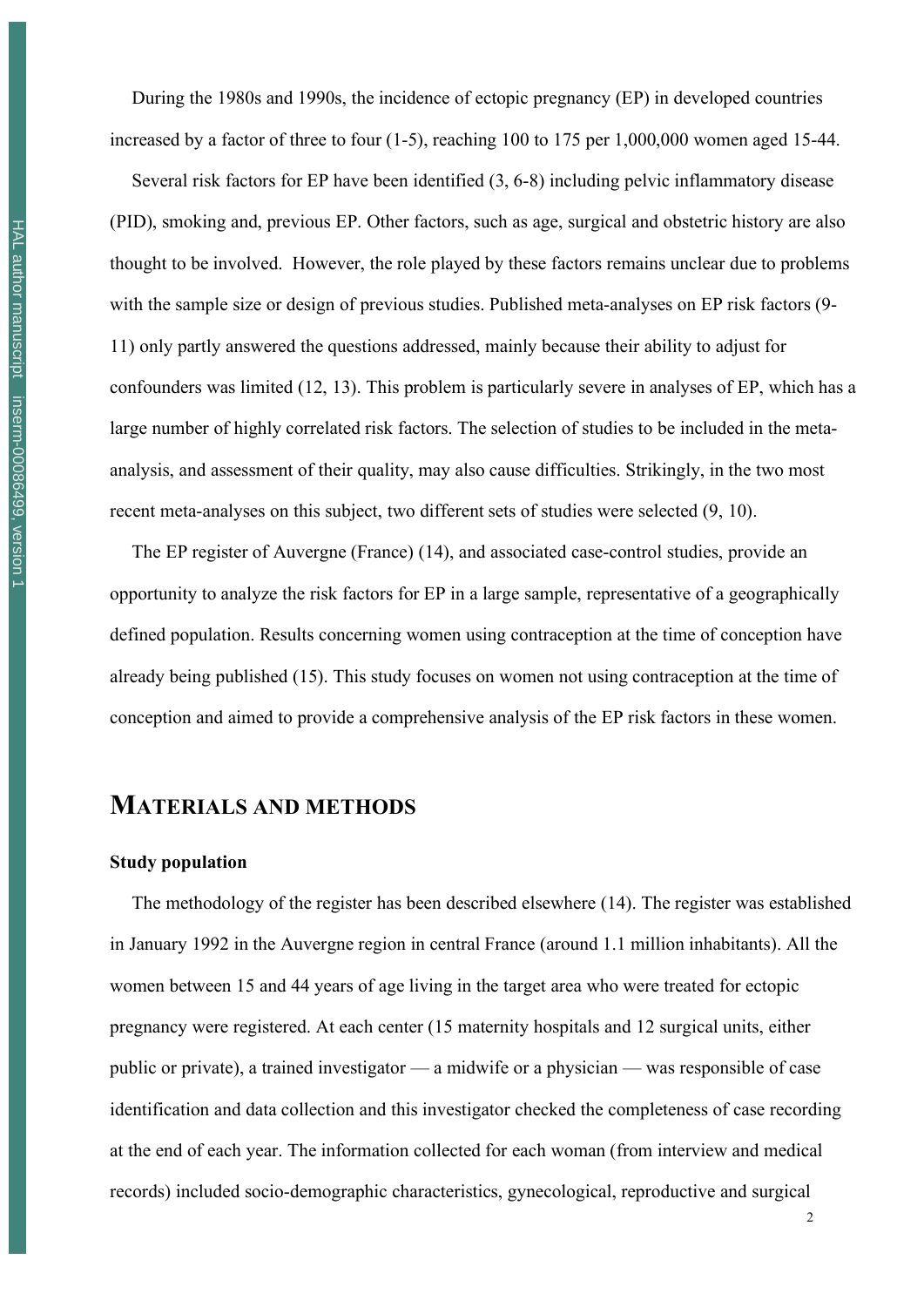history, conditions at conception (use of contraception, ovulation induction), smoking habits, results of serological tests for *Chlamydia trachomatis*, characteristics of the EP, and the treatment procedures used.

Each case of EP in a woman not using contraception was associated with two controls: women who gave birth at the center at which the case was treated, and whose delivery occurred very shortly after treatment of the case. For some cases, only one control was interviewed, and no control was associated with cases retrieved at the end of the year when checking the completeness of the register. The same questionnaire was used for cases and controls, except for items directly relating to the diagnosis and treatment of EP. Between September 1993 (beginning of controls recruitment) and December 2000, 1065 cases and 1881 controls were collected.

Women who underwent induced abortion were not included in the control group because, in France, these women are referred to specialist centers unconnected with maternity hospitals. However, a certain proportion of cases might have undergone induced abortion had their pregnancy been intrauterine. We attempted to take this into account by the method recommended by Weiss *et al.* (16), which involves restricting the analysis to women married (or living in a couple) and not using contraception at the time of conception (803 cases and 1683 controls). As stated by Weiss *et al*., this restriction should make cases and controls more comparable, reducing the magnitude of the bias present when evaluating variables associated with induced abortion.

#### **Statistical analysis**

We carried out a two-stage analysis as a large number of potential risk factors were investigated. We first assigned the risk factors to four groups: 1) socio-demographic characteristics, 2) surgical, gynecological and obstetric history, 3) potential exposure to infectious factors, 4) contraceptive history and fertility markers. Univariate analyses were performed to generate crude odds ratios (OR). Logistic regressions were then performed within each group, including variables with p values  $\leq 0.2$  in univariate analysis (17). Finally, variables with p values  $\leq 0.2$  in these four partial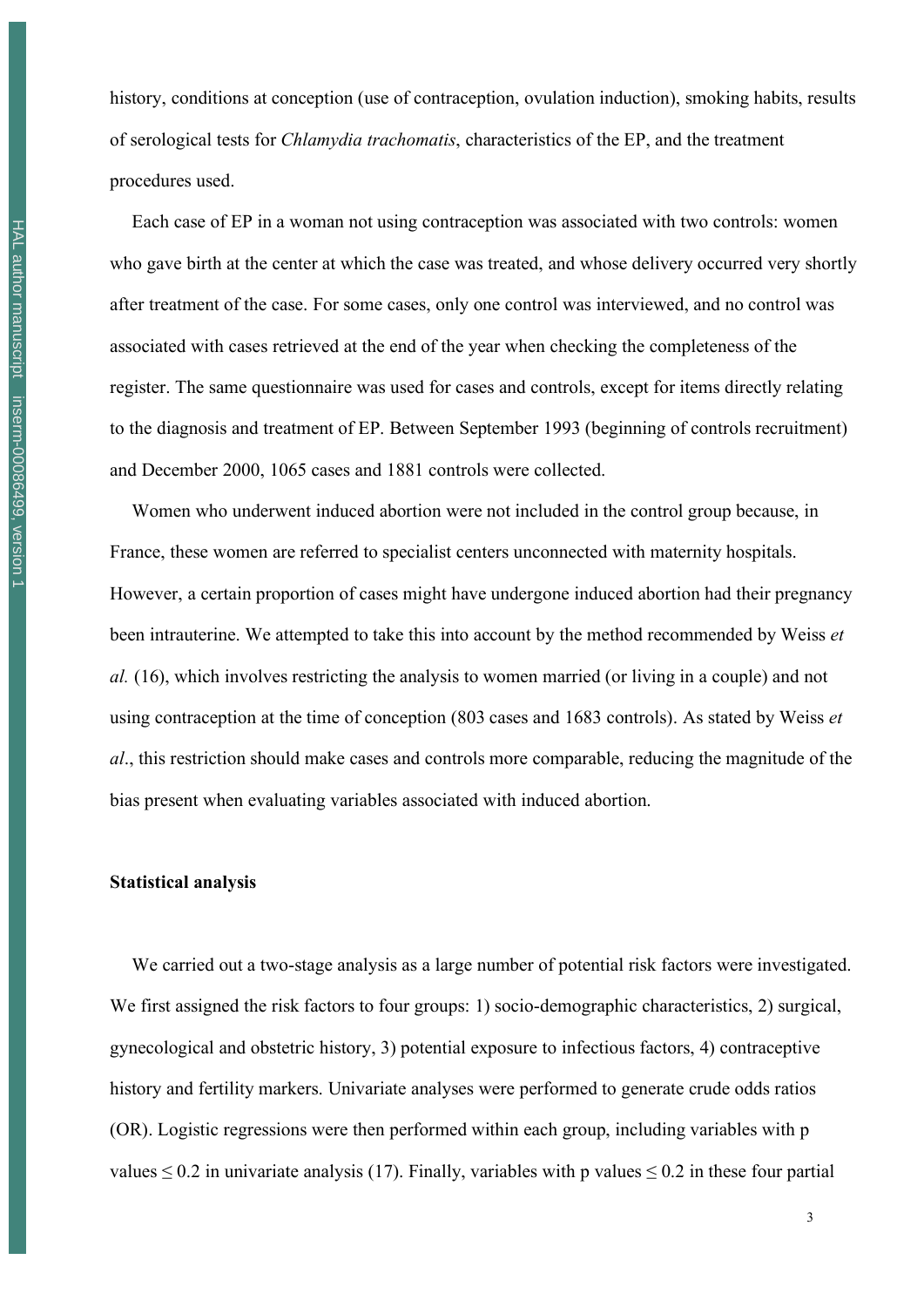analyses were included in a global logistic regression analysis. The assignment of a factor to a particular group was a matter of debate in some instances. We checked that the assignment of such factors to particular groups had no influence on the final logistic regression analysis.

For quantitative variables, such as age or time since the previous pregnancy, the association with EP risk was plotted using fractional polynomials (18), a simple and powerful way of modeling nonlinear relationships.

Finally, attributable risks (AR) were calculated for each risk factor. AR provide an additional dimension to risk factors that is useful for public health purposes. The OR gives the individual increase in risk of EP for a woman exposed to that risk, whereas the AR indicates the burden of this risk factor at the population level. AR were adjusted for the other risk factors as described by Bruzzi *et al.* (19). For age, the category 25-29 years was taken as the reference because this corresponds to the mean age for delivery in France at the time of the study. Thus, OR and AR were calculated with this category considered as "non-exposed".

A woman experiencing several EPs during the study period generated multiple case entries, one for each EP. In this study, 43 women experienced 2 EPs and 4 women experienced 3 EPs, i.e. 12% of all EPs. Although this proportion was relatively small, the potential non-independence of data induced was taken into account using random effects model (17) in the multivariate analysis (incidentally, we observed that the results were quite similar to those obtained with a usual logistic model).

Statistical analyses were performed with STATA software (20).

# **RESULTS**

The results of univariate analysis are shown in Tables 1 to 4. Table 5 gives the results of the multivariate analysis (final logistic regression), and Table 6, the adjusted ARs.

#### **Socio-demographic characteristics and cigarette smoking**

The crude risk of ectopic pregnancy increased with age (Table 1). Although the trend was less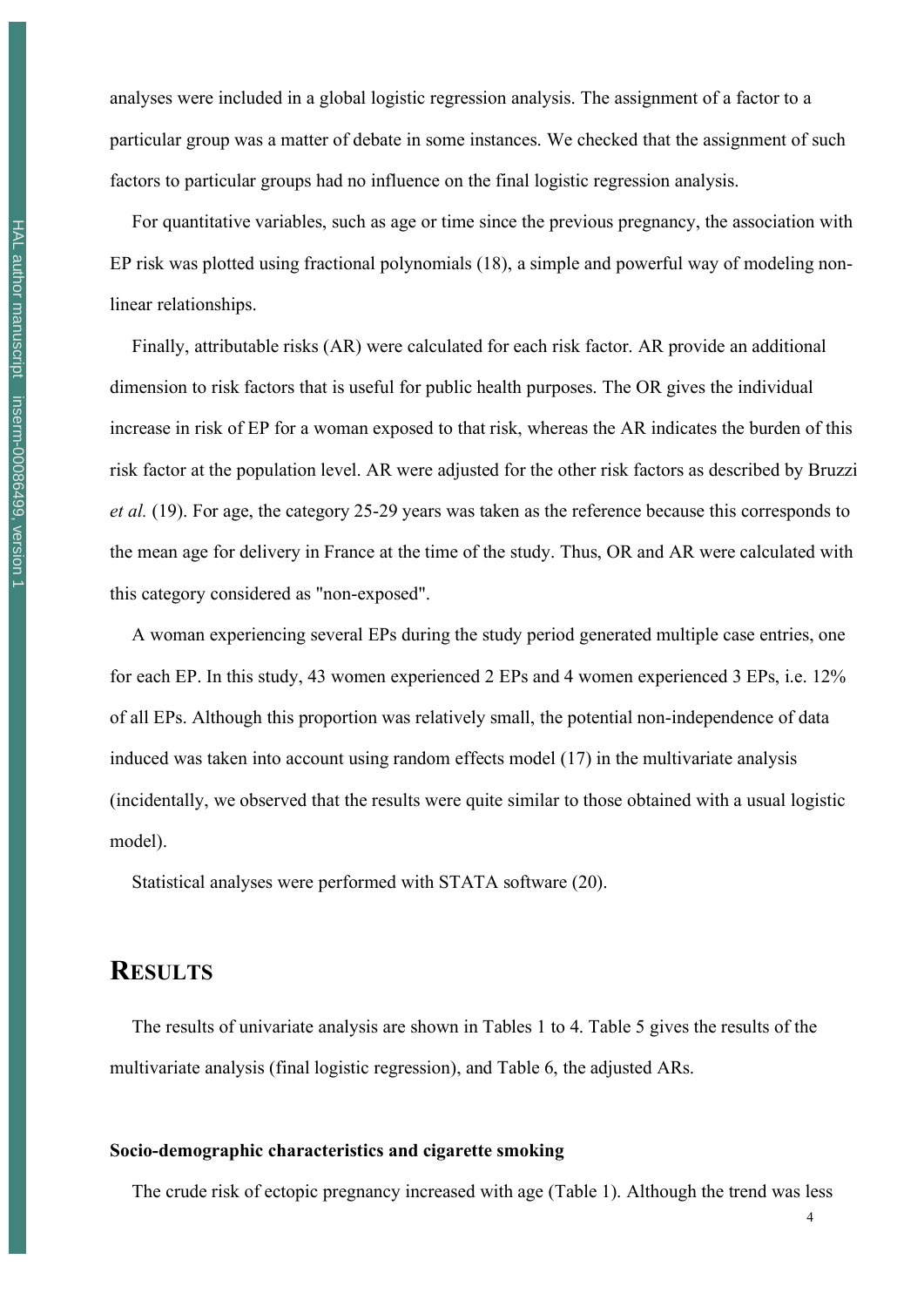marked after adjustment, it remained statistically significant (Figure 1 and Table 5). The slope of the association appeared to be steeper after 35-40 years. There was no association between ectopic pregnancy and other socio-demographic characteristics (not shown).

The risk associated with smoking increased in a dose-dependent manner (Table 5). Among past smokers, the time since smoking cessation was not associated with EP risk (not shown). The prevalence of past or current smoking in our population was particularly high (41 percent among controls), resulting in an adjusted attributable risk of smoking as high as 35 percent (Table 6).

#### **Surgical and obstetric history**

Most of the items recorded in the patients' obstetric histories were associated with EP (Table 2). However, the age of the woman and previous IUD use accounted for the crude association with prior delivery. We therefore did not include the variable "prior deliveries" in the final multivariate analysis to avoid over-adjustment. Although the association with prior ectopic pregnancies was very strong, this variable was not included in the final multivariate analysis. Instead, we included a broader variable, "tubal surgery", which covered all indications for tubal surgery, not only EP treatment.

Prior spontaneous abortions increased the risk of EP, especially for women with three or more spontaneous abortions (Tables 2 and 5).

The risk of EP was higher in women who had had induced abortions. However, the OR differed according to the method used for abortion (Table 2). The results were similar after adjustment (Table 5): with prior surgical abortion only  $OR = 1.1$  (95 percent CI: 0.8; 1.6), whereas the OR in women with prior medical abortion only (Mifepristone and Misoprostol) was 2.8 (1.1; 7.2).

#### **Infectious history**

Infectious history was studied through direct items such as prior sexually transmitted diseases (STDs), or indirect items such as age at first intercourse, and the number of sexual partners, which were considered to be markers of potential risk of STD.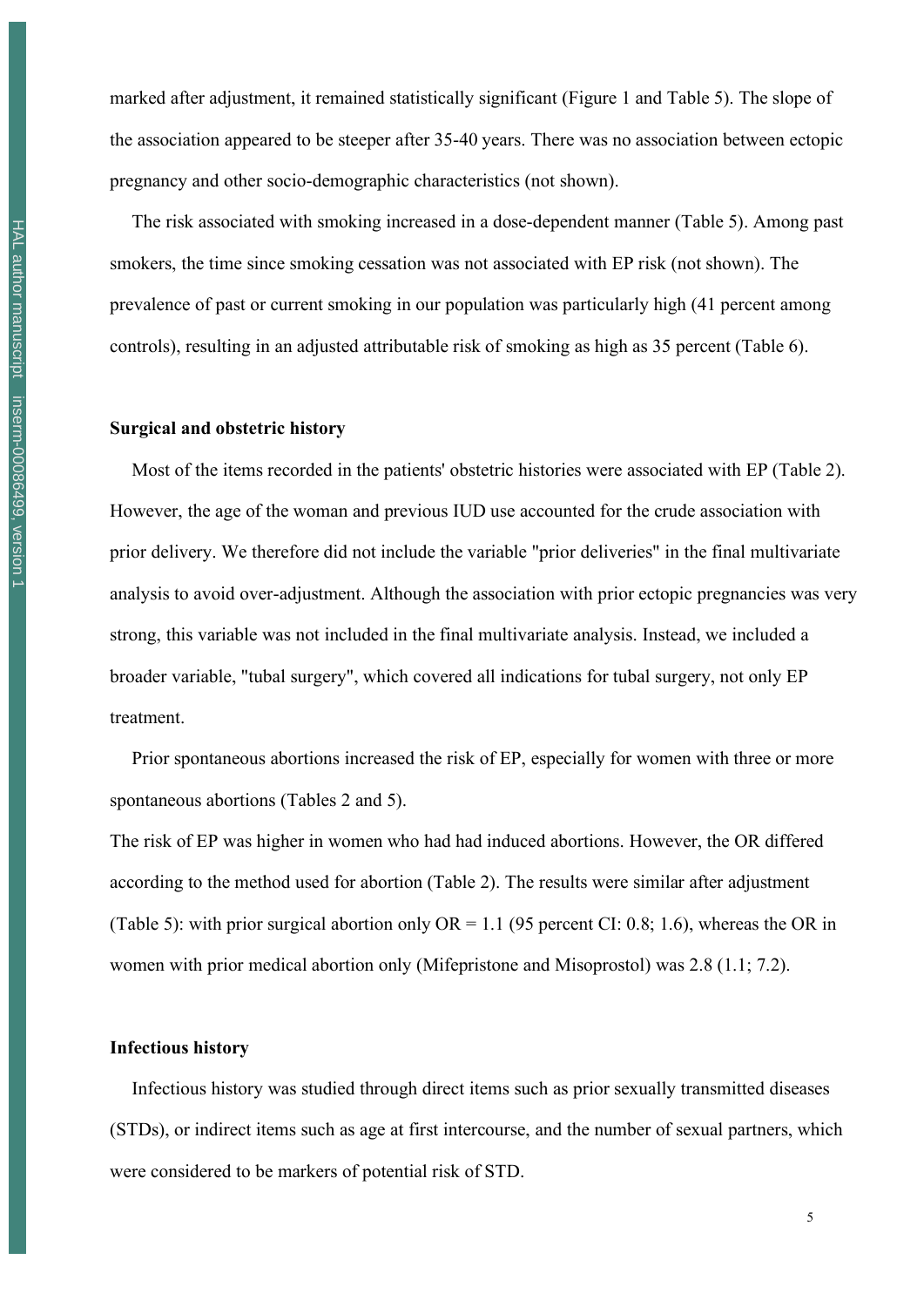The indirect factors were associated with a risk of EP in univariate analysis (Table 3), but not in multivariate analysis. Prior STDs were associated with a risk of EP, with an adjusted OR of 3.4 (95 percent CI: 2.4; 5.0) for prior confirmed pelvic infectious disease (Table 5). If infectious history and prior tubal surgery (frequently performed due to infection) were considered together, their adjusted attributable risk was 0.33 (Table 6).

#### **Contraceptive history and fertility markers**

Previous use of oral contraception was associated with a decreased risk of EP. In contrast, previous use of an intrauterine device was associated with an increased risk of EP. The induction of ovulation with clomiphene citrate was associated with a risk of EP in univariate analysis, but this association disappeared after adjustment for prior infertility. A history of infertility was strongly associated with the risk of EP, with a dose-response relationship and an adjusted OR for more than two years of infertility of 2.7 (95 percent CI: 1.8; 4.2).

The crude relationship between time since the previous pregnancy and risk of EP gave a Jshaped curve (Table 4). However, time since the previous pregnancy was closely associated with the woman's age, infertility and previous use of an intrauterine device. We did not include this variable in the multivariate analysis, to avoid over-adjustment.

## **DISCUSSION**

This study was restricted to women without contraception at the time of conception because the epidemiology of EP is different for these women and for women using contraception at the time of EP. These two groups differ in time trends of incidence (21), risk factors (3, 15), subsequent fertility (22-24), and psychological stress (25).

Almost all the women living in the Auvergne region who were treated for ectopic pregnancy during the studied period were included in this study, with the completeness of the Auvergne EP register estimated at about 90 percent (26, 21). Controls were selected from the same geographical population as cases.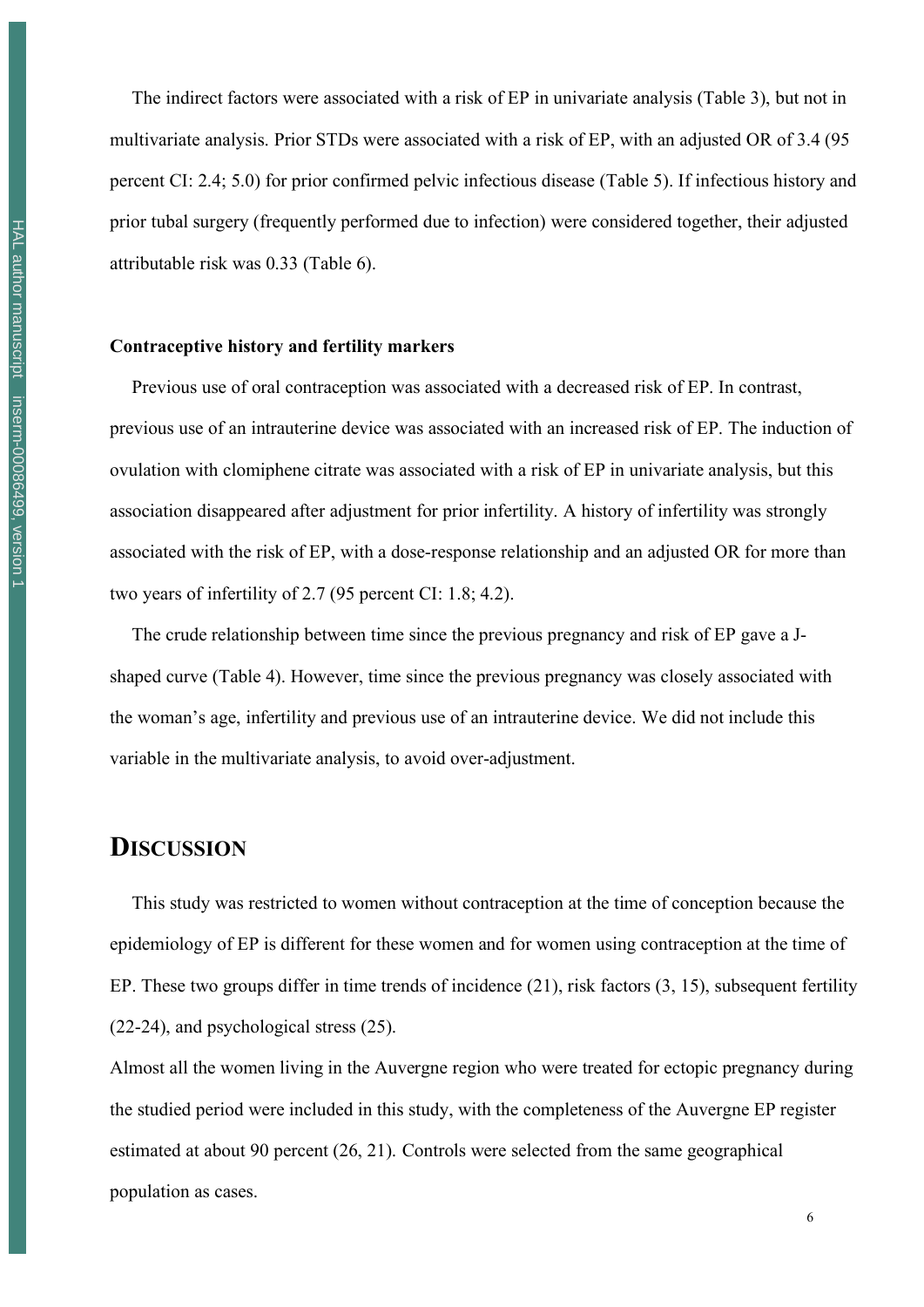HAL author manuscript inserm-00086499, version 1 HAL author manuscript inserm-00086499, version 1 Multicolinearity, due to the large number of highly correlated EP risk factors, was dealt with in several ways including adjustment for confounders in multivariate analyses, the building of synthetic variables (for instance prior STDs), the removal of certain variables corresponding to possible intermediate factors from subsequent analysis (for instance time since the last pregnancy) and the choice of variables closer to possible causal factors (for instance age of the woman and previous IUD use rather than prior delivery). This careful consideration of all potential factors and the large sample in this study resulted in a comprehensive study of the risk factors for EP, whether previously known or only suspected.

#### **Prior genital infections and tubal surgery**

Tubal surgery may be a direct consequence of prior tubal infection and may therefore be considered with infectious factors. The importance of infectious factors in ectopic pregnancy is well documented (27, 3, 6, 28). There is probably a causal link: in Sweden, declining rates of chlamydial infections, attributed to preventive policies, have been accompanied by a fall in the risk of ectopic pregnancy (29). The other variables suggestive of a higher probability of exposure to STDs (age at first intercourse and number of sexual partners) were associated with a risk of EP in univariate analysis. However, this association was not significant after adjustment for diagnosed prior STDs. This indicates both that these factors are not risk factors per se and that they are good markers of exposure to STDs.

Finally, the adjusted attributable risk of EP for both infectious factors and tubal surgery was 0.33 (Table 6), making these the most important risk factors for EP.

#### **Smoking**

A strong association between tobacco consumption and EP has been demonstrated by several studies (3, 30, 31, 8, 28). Our study confirmed this association, demonstrating a dose-effect relationship. This is probably a causal relationship (32) and tobacco consumption may play a role at various stages in reproduction: ovulation, fertilization, viability and implantation (33-36). Smoking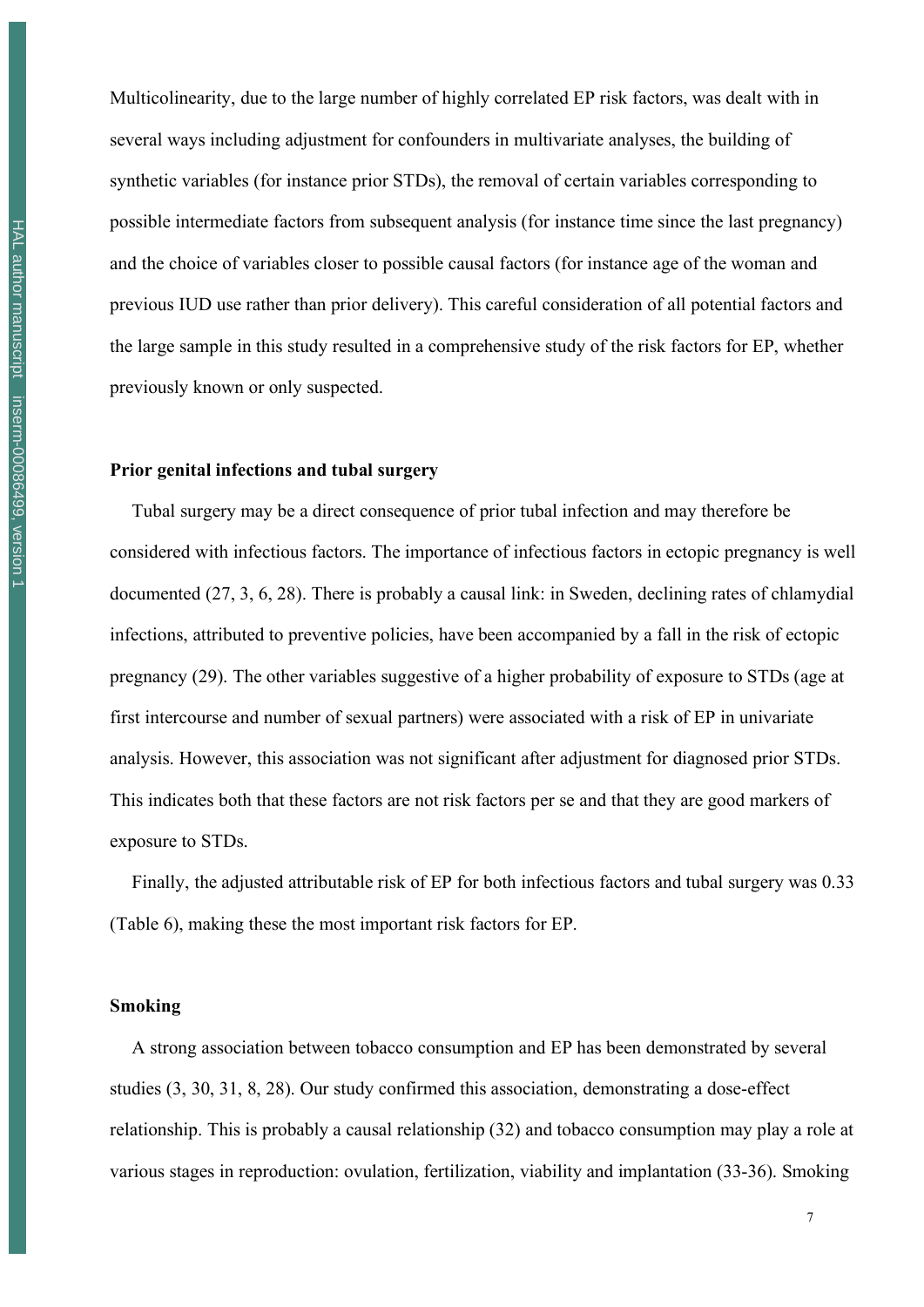cessation reduces the risk of EP to a level intermediate between current smokers and women who have never smoked. However, no trend was observed for time since cessation.

Although the magnitude of the effect of smoking on EP risk is sometimes poorly appreciated, it is striking to note the parallelism between smoking and infectious factors. The odds ratios, trends and attributable risks are of similar magnitude (Tables 5 and 6). Therefore, smoking is a risk factor for EP that is almost as important as infectious factors.

#### **Age**

Age has long been suspected to play a role in EP risk, but studies have provided conflicting results (1, 37-39, 6, 8, 29). In our study, after careful adjustment, we found a significant relationship between age and EP. Therefore, unlike certain other authors (38, 39), we conclude that it is unlikely that the higher probability of exposure to most risk factors in older women accounts for the higher risk of EP. The physiological effect on EP risk of an advanced maternal age at conception remains unclear. It is unlikely to involve an increase in chromosomal abnormalities in the trophoblastic tissue (40, 41). Age-related changes in tubal function may delay ovum transport and result in tubal implantation. However, these hypotheses remain to be tested (42).

#### **Prior spontaneous abortions**

The results concerning prior spontaneous abortion differ between studies (3, 43, 11, 44). We found a "dose"-response relationship with prior spontaneous abortions, the adjusted risk of EP being particularly high in women with three or more previous spontaneous abortions. Spontaneous abortions may have a causal effect, possibly mediated by infection (43). However, there may also be common risk factors for EP and spontaneous abortions, such as chromosomal abnormalities (40, 45) or hormonal factors (46, 47). The available evidence suggests that the chromosomal abnormalities may be ruled out (41), but hormonal factors require further study, together with other factors including immunological factors.

8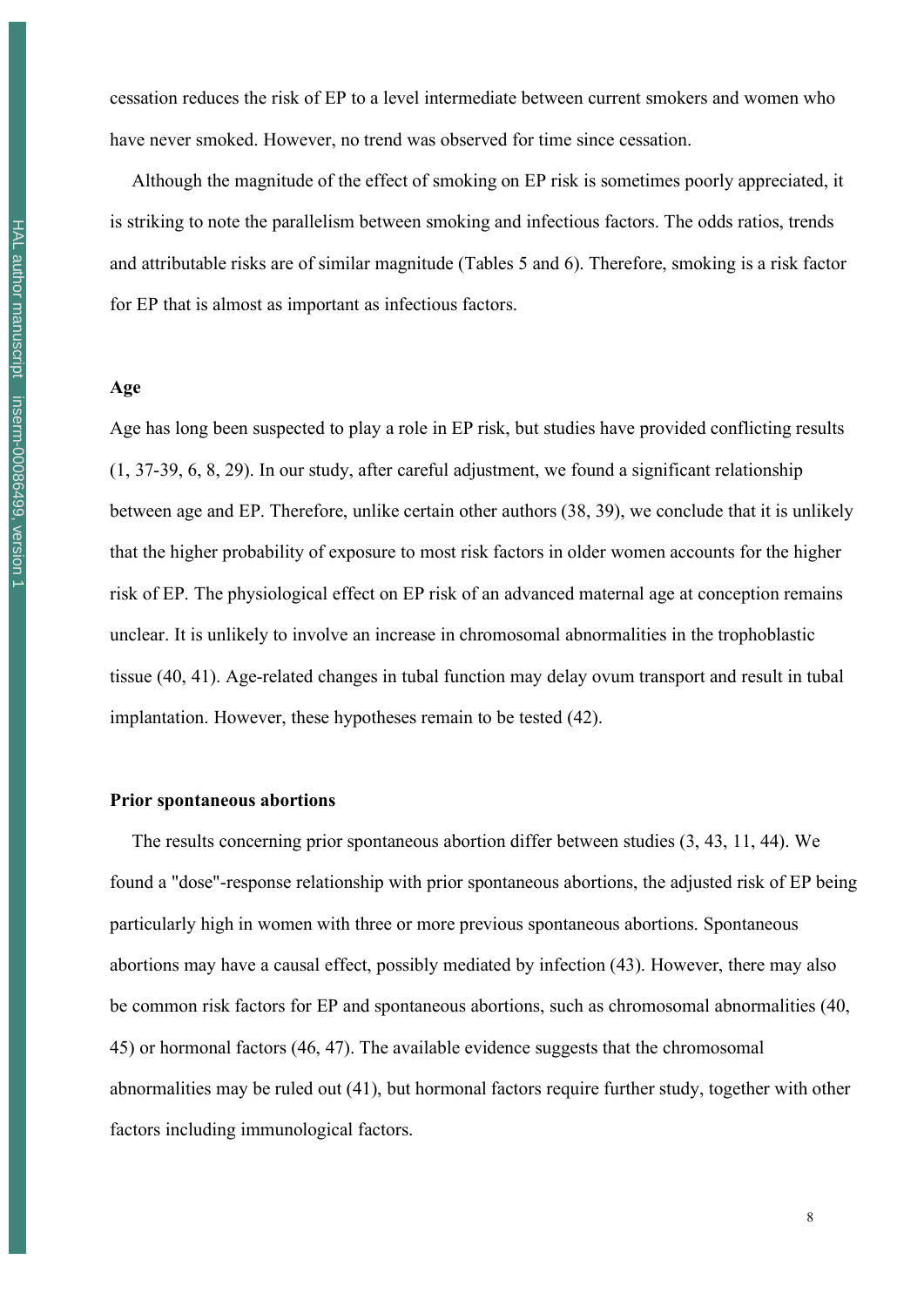In previous studies, OR greater than one were obtained for current IUD use, but OR were generally not significant for previous IUD use (48, 6, 49, 50). A meta-analysis produced an OR slightly greater than 1, but adjustment for confounders is necessarily imperfect. In this study, the significant adjusted OR for previous IUD use (Table 5) confirms that previous IUD use has an etiological role in EP *per se*, not only through an association with infection as previously suggested (51, 52). We did not know the duration of past IUD use, and we could not study the type of IUD used because all but four of the women had used copper devices.

#### **Infertility**

We found that the adjusted risk of EP increased with the duration of infertility, and this relationship persisted if the analysis was restricted to women whose pregnancy was not induced. It is therefore likely that a history of infertility *per se* (independently of infertility drug use) is associated with EP risk. However, as EP is known to be a risk factor for subsequent infertility (53, 54, 24), the links between EP and infertility, which seem to be mutual risk factors, are likely to be complex. Common risk factors for both conditions should be sought.

#### **Previous induced abortions**

Conflicting results have been reported in previous studies on this issue (55). This study, including a larger number of cases and controls, found an association between previous induced abortions and EP, with an adjusted OR of 1.9 (95 percent CI: 1.0; 3.8) for women with two or more prior induced abortions. The main source of bias may derive from ascertainment of the number of previous induced abortions, which may be underreported by the subject herself (56). In France, estimates of the number of induced abortions for the year 1988 range from 22 to 30 per 100 births (57, 58). If we took into account the number of induced abortions for each woman, we noted a slightly lower ratio in our control sample (15 declared induced abortions for 100 births). Similar results were obtained by Daling *et al*. in the USA (59). Misclassification bias could account for the observed relationship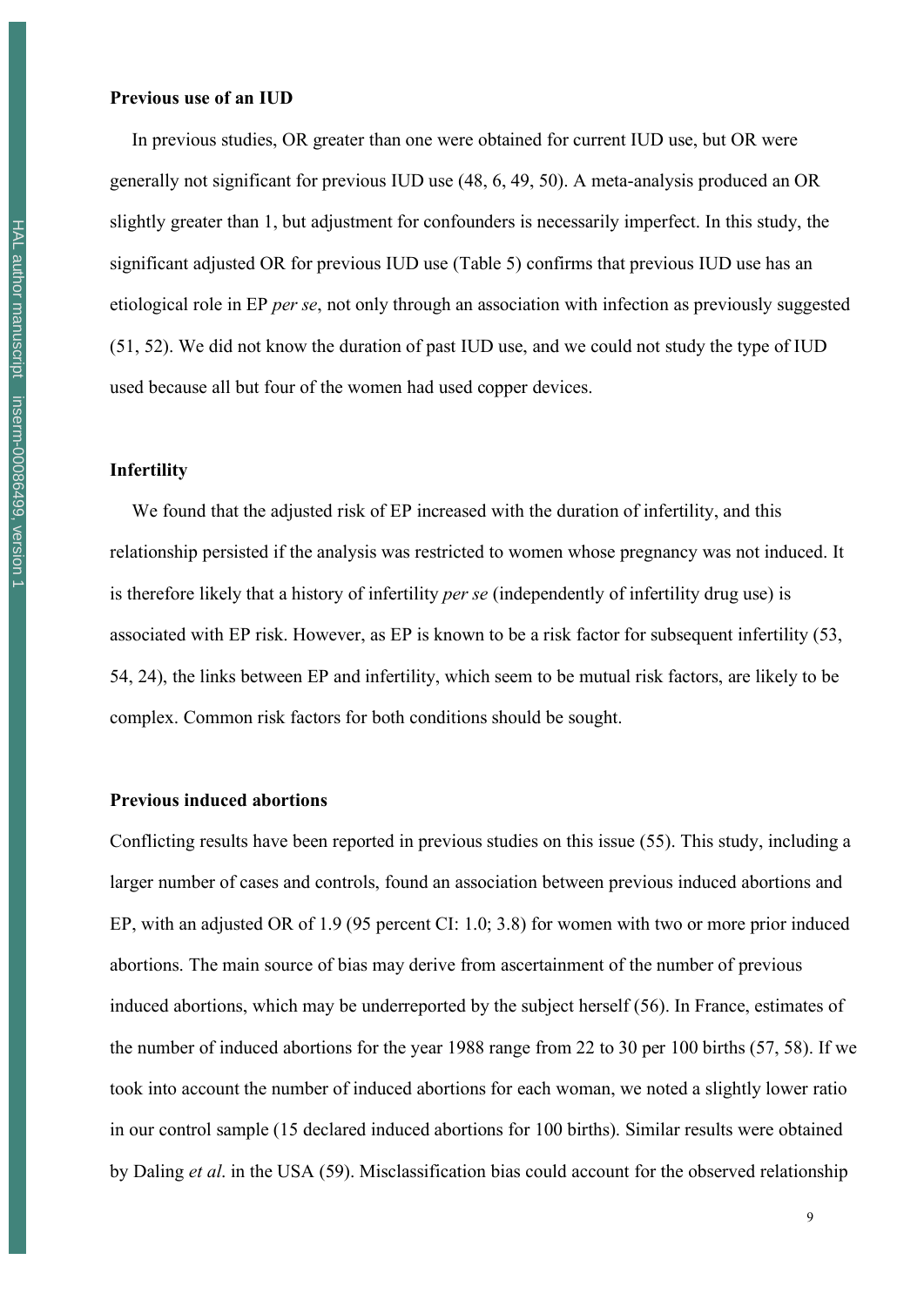only if it was differential and concerned mainly controls but not cases (or to a lesser extent). Holt *et al*. found such a differential bias but in the reverse direction (60). Although a differential misclassification bias cannot be excluded, we think it unlikely that its magnitude or direction could account for our results.

In a previous study on another French population, we found an association between induced abortion and EP (55). We interpreted the association as the consequence of uterine injuries or infections following abortion because most, if not all, of the abortions in this previous study were surgical. This interpretation was not confirmed by the study presented here: the risk of EP was higher only for women who underwent medical abortions. However, the hypothesis that induced abortion leads to a higher risk of EP as a result of infection cannot be rejected. The association with medical abortion may be accounted for by the absence of systematic antibiotic prophylaxis in this group of women, whereas such prophylaxis is more routinely given in cases of surgical abortion.

#### **Research perspectives**

The total attributable risk of EP for the known risk factors is around 70 percent. This figure should be interpreted with caution (61, 62), but they are clearly other factors that may cause ectopic pregnancy. The search has turned towards possible common risk factors for EP and spontaneous abortion or infertility. It has been suggested that EP is linked to chromosomal abnormalities (63, 45) or exposure to antineoplastic drugs (64). Specific studies were conducted, which did not support these hypotheses (40, 65, 41). Hormonal factors have also been suspected (46) and immunological factors may be involved.

# **CONCLUSION**

Although several risk factors for EP are known, the cause of a large proportion of EPs remains unknown. Our new findings on the association between previous medical induced abortion and EP should be confirmed by further results. On the other hand, as EP and infertility or spontaneous abortion have been found to be tightly linked, further research may concern both EP epidemiology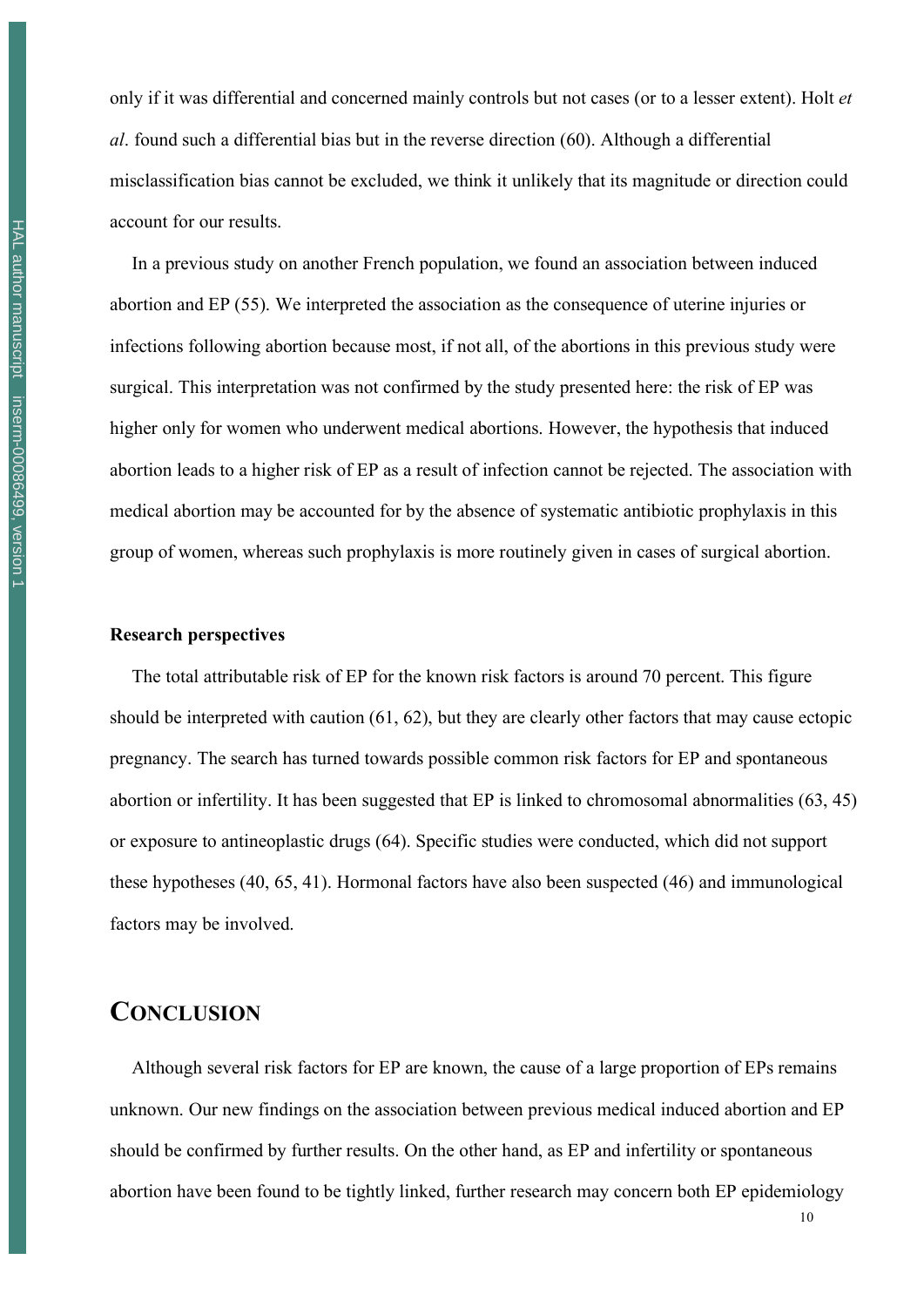and the wider field of infertility. Increasing our knowledge of risk factors for EP may improve our understanding of the causes of infertility.

In terms of public health, increasing awareness of the role of smoking may be useful in the formulation of EP prevention policies. It would also be interesting to evaluate the effects on the incidence of EP (and other infertility parameters) of the increase in STD incidence observed in recent months or years (66, 67).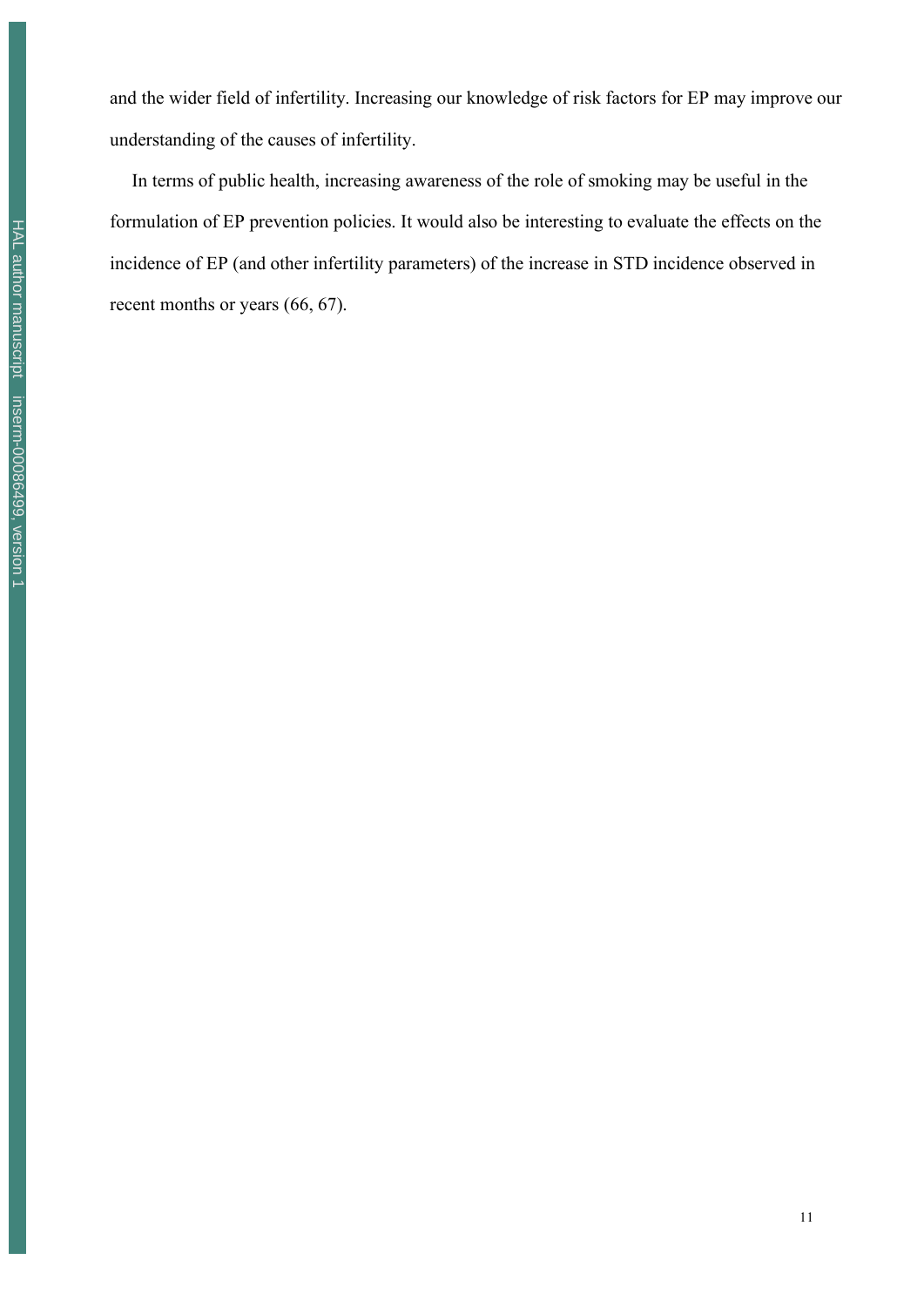Acknowledgements: This study was supported by National Register Committee (Comité National des Registres - INSERM - InVS), France. We thank Julie Sappa for her careful review of the English version of this paper.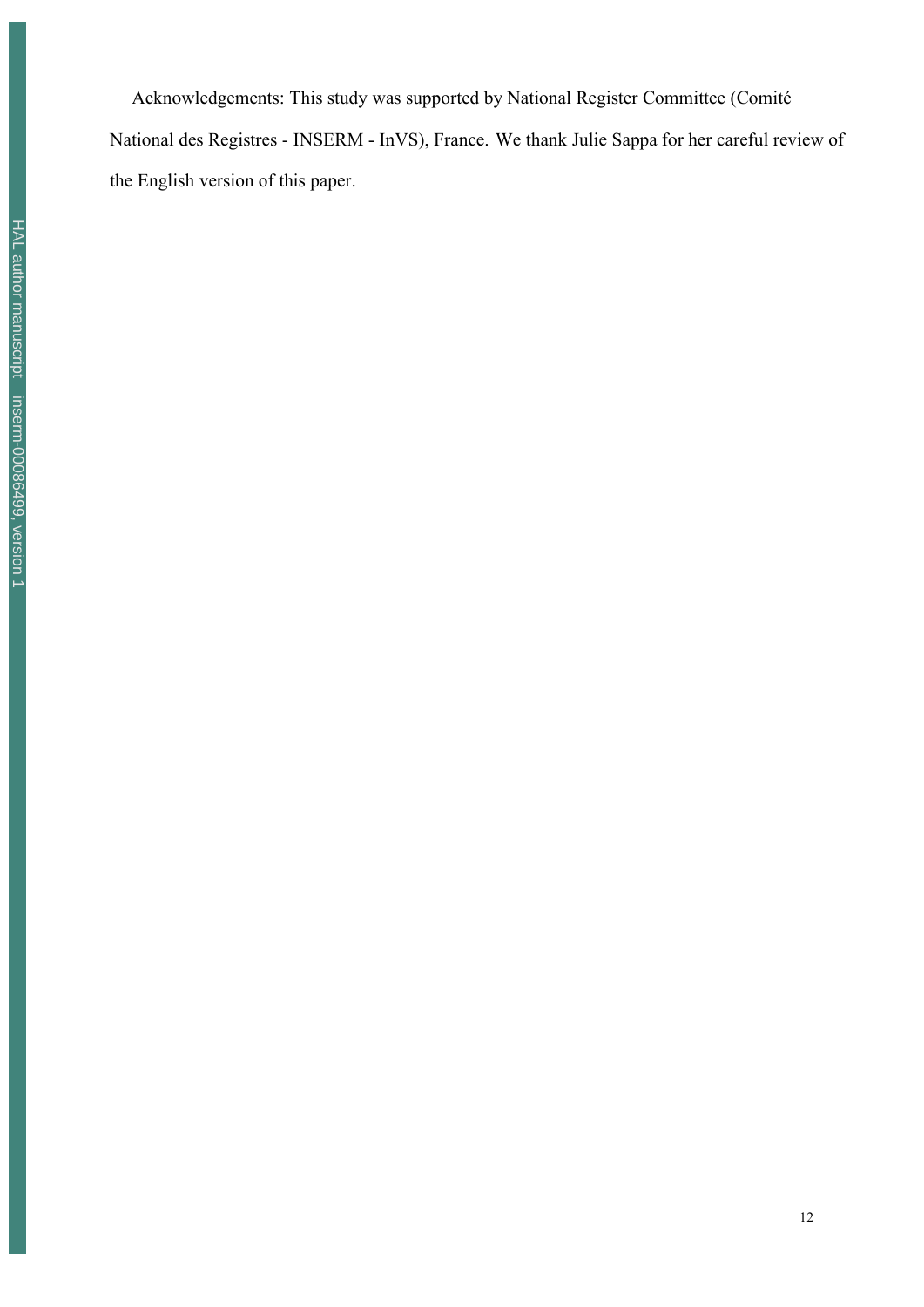# **REFERENCES**

- 1. Weström L, Bengtsson LPH, Mardh P-A. Incidence, trends and risks of ectopic pregnancy in a population of women. British Medical Journal 1981;282:15-18.
- 2. Atrash HK, Hughes J, Hogue CJR. Ectopic pregnancy in the United States, 1970-1983. CDC Surveillance summaries. Morbidity and Mortality Weekly Report 1986;35:29-37.
- 3. Chow WH, Daling JR, Cates W, Greenberg RS. Epidemiology of ectopic pregnancy. Epidemiologic Review 1987;9:70-94.
- 4. Mäkinen JI. Ectopic pregnancy in Finland 1967-83: a massive increase. British Medical Journal 1987;294:740-741.
- 5. MMWR. Ectopic pregnacy United States, 1970-1992. Morbidity and Mortality Weekly Report 1995;44:46-48.
- 6. Coste J, Job-Spira N, Fernandez H, Papiernik E, Spira A. Risk factors for ectopic pregnancy: a case-control study in France, with special focus on infectious factors. American Journal of Epidemiology 1991;133:839-849.
- 7. Fernandez H, Coste J, Job-Spira N. Controlled ovarian hyperstimulation as a risk factor for ectopic pregnancy. Obstetrics and Gynecology 1991;78:656-659.
- 8. Job-Spira N, Collet P, Coste J, Brémond A, Laumon B. Facteurs de risque de la grossesse extrautérine. Résultats d'une enquête cas-témoins dans la région Rhône-Alpes [Risk factors for ectopic pregnancy. Results of a case control study in the Rhone-Alpes region]. Contraception Fertilité Sexualité 1993;21:307-312.
- 9. Mol BWJ, Ankum WM, Bossuyt PMM, van der Veen F. Contraception and the risk of ectopic pregnancy: a meta-analysis. Contraception 1995;52:337-341.
- 10. Xiong X, Buekens P, Wollast E. IUD use and the risk of ectopic pregnancy: a meta-analysis of case-control studies. Contraception 1995;52:23-34.
- 11. Ankum WM, Mol BWJ, van der Veen F, Bossuyt PMM. Risk factors for ectopic pregnancy: a meta analysis. Fertility and Sterility 1996;65:1093-1099.
- 12. Coste J, Bouyer J, Job-Spira N. Meta-analysis "Does one bad apple spoil the barrel?" Fertility and Sterility 1997;67:791-792.
- 13. Rothman KJ, Greenland S. Modern epidemiology. Boston: Little, Brown and Company, 1998.
- 14. Coste J, Job-Spira N, Aublet-Cuvelier B*, et al.* Incidence of ectopic pregnancy. First results of a population-based register in France. Human Reproduction 1994;9:742-745.
- 15. Bouyer J, Rachou E, Germain E*, et al.* Risk factors for extrauterine pregnancy in women using an intrauterine device. Fertility and Sterility 2000;74:899-908.
- 16. Weiss NS, Daling JR, Chow WH. Control definition in case-control studies of ectopic pregnancy. American Journal of Public Health 1985;75:67-68.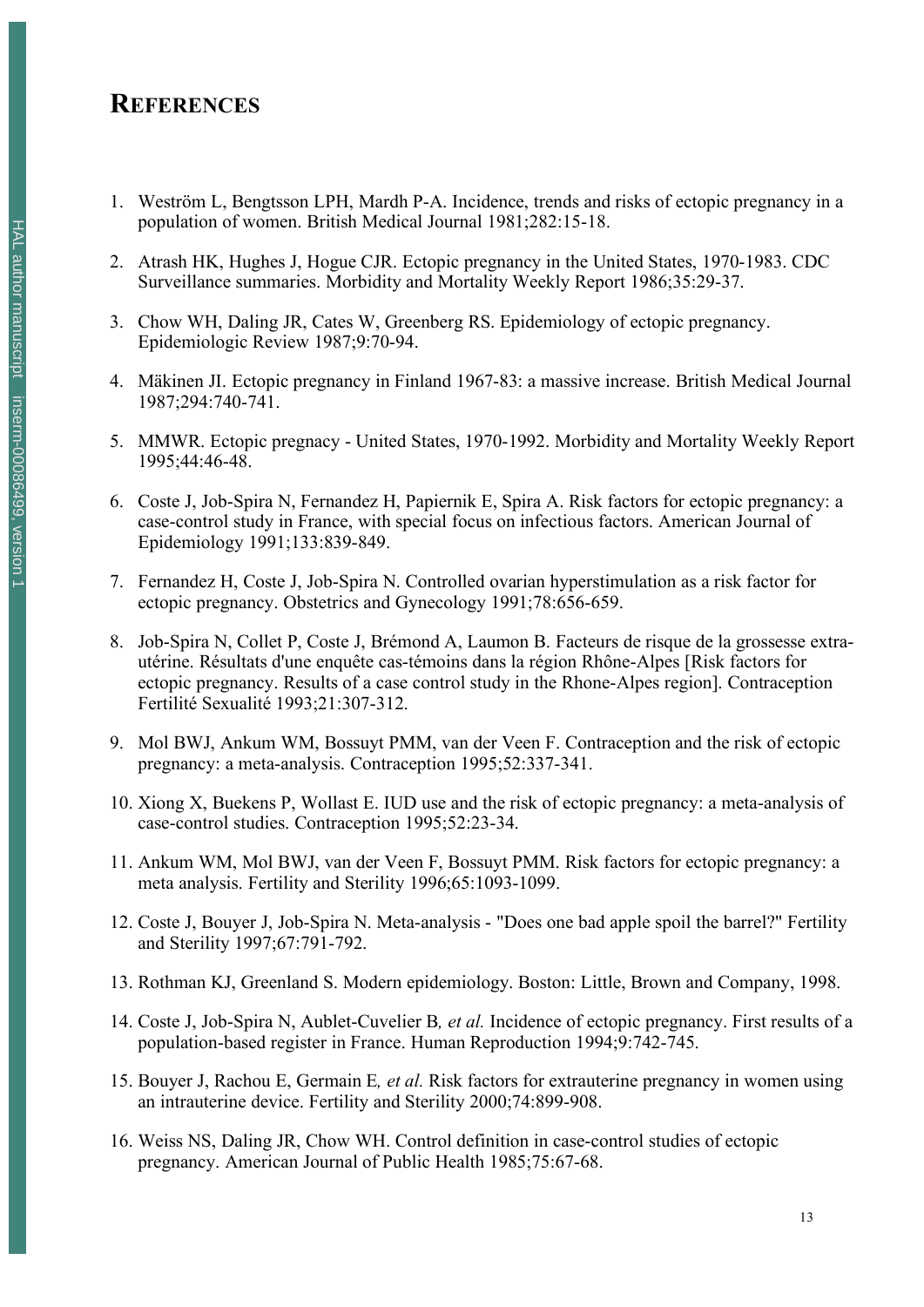- 17. Hosmer DW, Lemeshow S. Applied logistic regression. New York: John Wiley & Sons, 2000.
- 18. Royston P, Ambler G, Sauerbrei W. The use of fractional polynomials to model continuous risk variables in epidemiology. International Journal of Epidemiology 1999;28:964-974.
- 19. Bruzzi P, Green SB, Byar DP, Brinton LA, Schaire C. Estimating the population attributable risk for multiple risk factors using case-control data. American Journal of Epidemiology 1985;122:904-914.
- 20. StataCorp. Stata Statistical Software. Release 7.0. College Station (TX): Stata Corporation, 2001.
- 21. Coste J, Bouyer J, Germain E, Ughetto S, Pouly JL, Job-Spira N. Recent declining trend in ectopic pregnancy in France: evidence of two clinicoepidemiologic entities. Fertility and Sterility 2000;74:881-886.
- 22. Mäkinen JI, Salmi TA, Nikkanen VPJ, Koskinen EYJ. Encouraging rates of fertility after ectopic pregnancy. International Journal of Fertility 1989;34:46-51.
- 23. Pouly JL, Chapron C, Canis M*, et al.* Subsequent fertility for patients presenting with an ectopic pregnancy and having an intra-uterine device in situ. Human Reproduction 1991;6:999-1001.
- 24. Bernoux A, Job-Spira N, Germain E, Coste J, Bouyer J. Fertility outcome after ectopic pregnancy and use of an intrauterine device at the time of the index ectopic pregnancy. Human Reproduction 2000;15:1173-1177.
- 25. Bachelot A, Fernandez H, Job-Spira N. Vécu de la grossesse extra-utérine [Experience of ectopic pregnancy]. Contraception Fertilité Sexualité 1994;1994:478-484.
- 26. Coste J, Aublet-Cuvelier B, Bouyer J, Germain E, Job-Spira N. Evaluation de l'exhaustivité du registre des grossesses extra-utérines d'Auvergne par la méthode capture-recapture [Evaluation of the completeness of the Auvergne register of ectopic pregnancy with the capture-recapture method]. Revue d'Epidémiologie et de Santé Publique 1995;43(S1):10.
- 27. Weström L. Influence of acute pelvic inflammatory disease on fertility. American Journal of Obstetrics and Gynecology 1975;121:707-713.
- 28. Tay JI, Moore J, Walker JJ. Ectopic pregnancy. British Medical Journal 2000;320:916-919.
- 29. Egger M, Low N, Smith GD, Linblom B, Herrmann R. Screening for chlamydial infections and the risk of ectopic pregnancy in a county in Sweden: ecological analysis. British Medical Journal 1998;316:1776-1780.
- 30. Handler A, Davis F, Ferre C, Yeko T. The relationship of smoking and ectopic pregnancy. American Journal of Public Health 1989;79:1239-1242.
- 31. Coste J, Job-Spira N, Fernandez H. Increased risk of ectopic pregnancy with maternal cigarette smoking. American Journal of Public Health 1991;81:199-201.
- 32. Bouyer J, Coste J, Fernandez H, Job-Spira N. Tabac et grossesse extra-utérine. Arguments en faveur d'une relation causale [Smoking and ectopic pregnancy. Arguments for a causal relationship]. Revue d'Epidémiologie et de Santé Publique 1998;46:93-99.
- 33. Neri A, Eckerling B. Influence of smoking and adrenaline (epinephrine) on the utero-tubal insufflation test (Rubin Test). Fertility and Sterility 1969;20:818-828.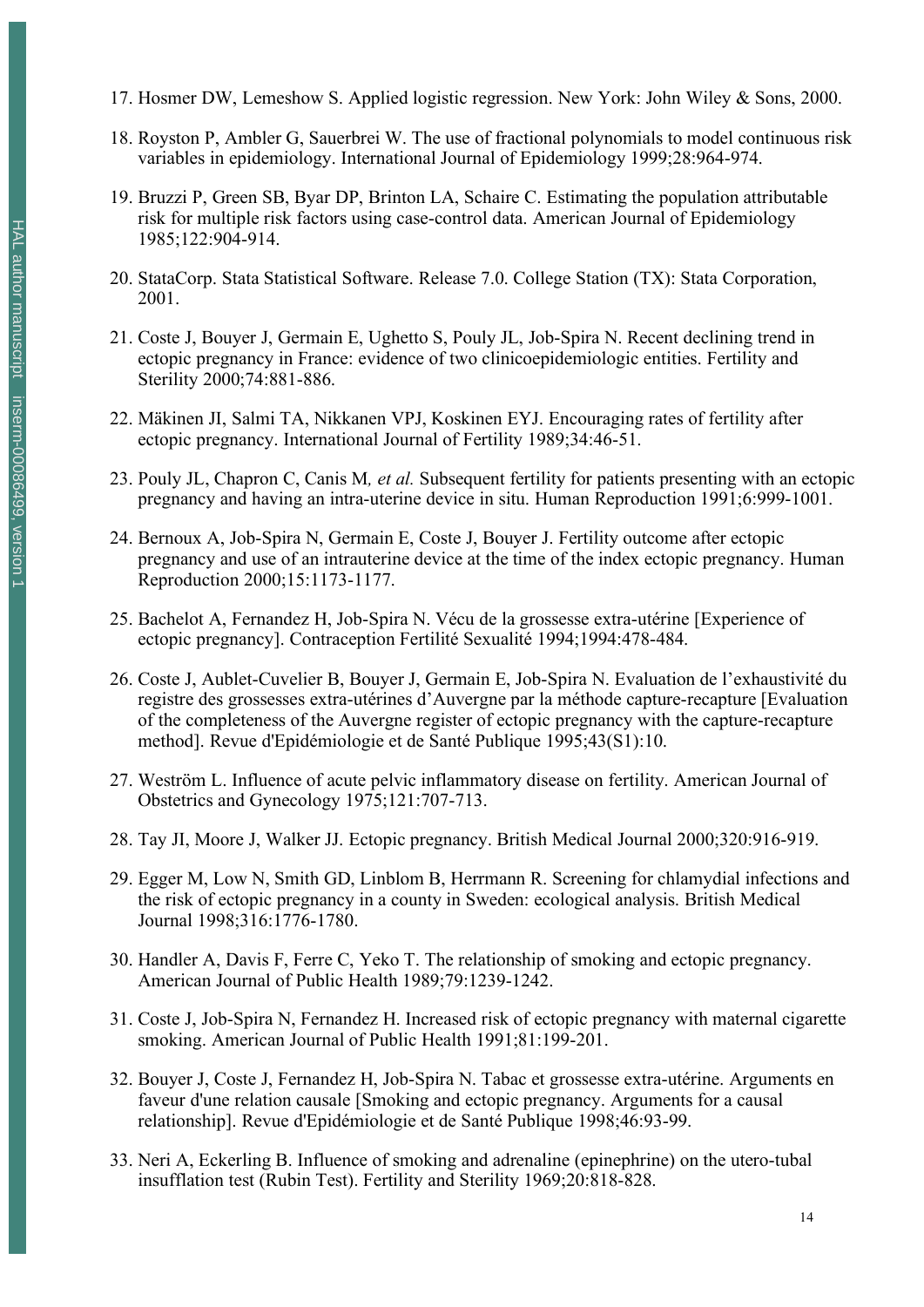- 34. Fuentealba B, Nieto M, Croxato HB. Progesterone abbreviates the nuclear retention of estrogen receptor in the rat oviduct and conteracts estrogens action on egg transport. Biology of Reproduction 1988;38:63-69.
- 35. Baron JA, La Vecchia C, Levi F. The antiestrogenic effect of cigarette smoking in women. American Journal of Obstetrics and Gynecology 1990;162:502-514.
- 36. Van Voorhis BJ, Dawson JD, Stovall DW, Sparks AET, Syrop CH. The effects of smoking on ovarian function and fertility during assisted reproduction cycles. Obstetrics and Gynecology 1996;88:785-791.
- 37. Atrash HK, Hughes JM, Hogue CJR. Ectopic pregnancy in the United States, 1970-1983, CDC surveillance summaries. Morbidity and Mortality Weekly Report 1986;35:29-37.
- 38. Thorburn J, Philipson M, Lindblom B. Background factors of ectopic pregnancy: II. Risk estimation by means of a logistic model. European Journal of Obstetrics, Gynecology, and Reproductive Biology 1986;23:333-340.
- 39. Mäkinen JI. Increase of ectopic pregnancies in Finland. Combination of time and cohort effect. Obstetrics and Gynecology 1989;73:21-24.
- 40. Goddijn M, van der Veen F, Schuring-Blom GH, Ankum WM, Leschot NJ. Cytogenetic characteristics of ectopic pregnancy. Human Reproduction 1996;11:2769-2771.
- 41. Coste J, Fernandez H, Joye N*, et al.* Role of chromosome abnormalities in ectopic pregnancy. Fertility and Sterility 2000;74:1259-60.
- 42. Yeko TR, Handler A. The effect of aging on tubal function and ectopic pregnancy. Seminars in Reproductive Endocrinology 1991;9:215-220.
- 43. Doyle MB, Decherney AH, Diamond MP. Epidemiology and etiology of ectopic pregnancy. Obstetrics and Gynecology Clinics of North America 1991;18:1-152.
- 44. Saada M, Job-Spira N, Bouyer J*, et al.* La récidive de GEU : rôle des antécédents gynécoobstétricaux, contraceptifs et du tabagisme [Ectopic pregnancy recurrence: role of gynecologic, obstetric, contraceptive and smoking history]. Contraception Fertilité Sexualité 1997;25:457- 462.
- 45. Job-Spira N, Coste J, Bouyer J, Tharaux-Deneux C, Fernandez H. Chromosomal abnormalities and ectopic pregnancy? New directions for aetiological research. Human Reproduction 1996;11:239-242.
- 46. Fernandez H, Bouyer J, Coste J, Job-Spira N. The hidden side of ectopic pregnancy: the hormonal factor. Human Reproduction 1996;11:243-244.
- 47. Neugebauer R, Kline J, Stein Z, Shrout P, Warburton D, Susser M. Association of stressful life events with chromosomally normal spontaneous abortion. American Journal of Epidemiology 1996;143:588-596.
- 48. Marchbanks P, Annegers J, Coulam C, Strathy J, Kurland L. Risk factors for ectopic pregnancy. A population based-study. JAMA 1988;259:1823-1827.
- 49. Fernandez H, Coste J, Job-Spira N, Spira A, Papiernik E. Facteurs de risque de la grossesse extra-utérine. Etude cas-témoins dans 7 maternités de la région parisienne [Risk factors for ectopic pregnancy. A case-control study at 7 maternity units in the Paris area]. Journal de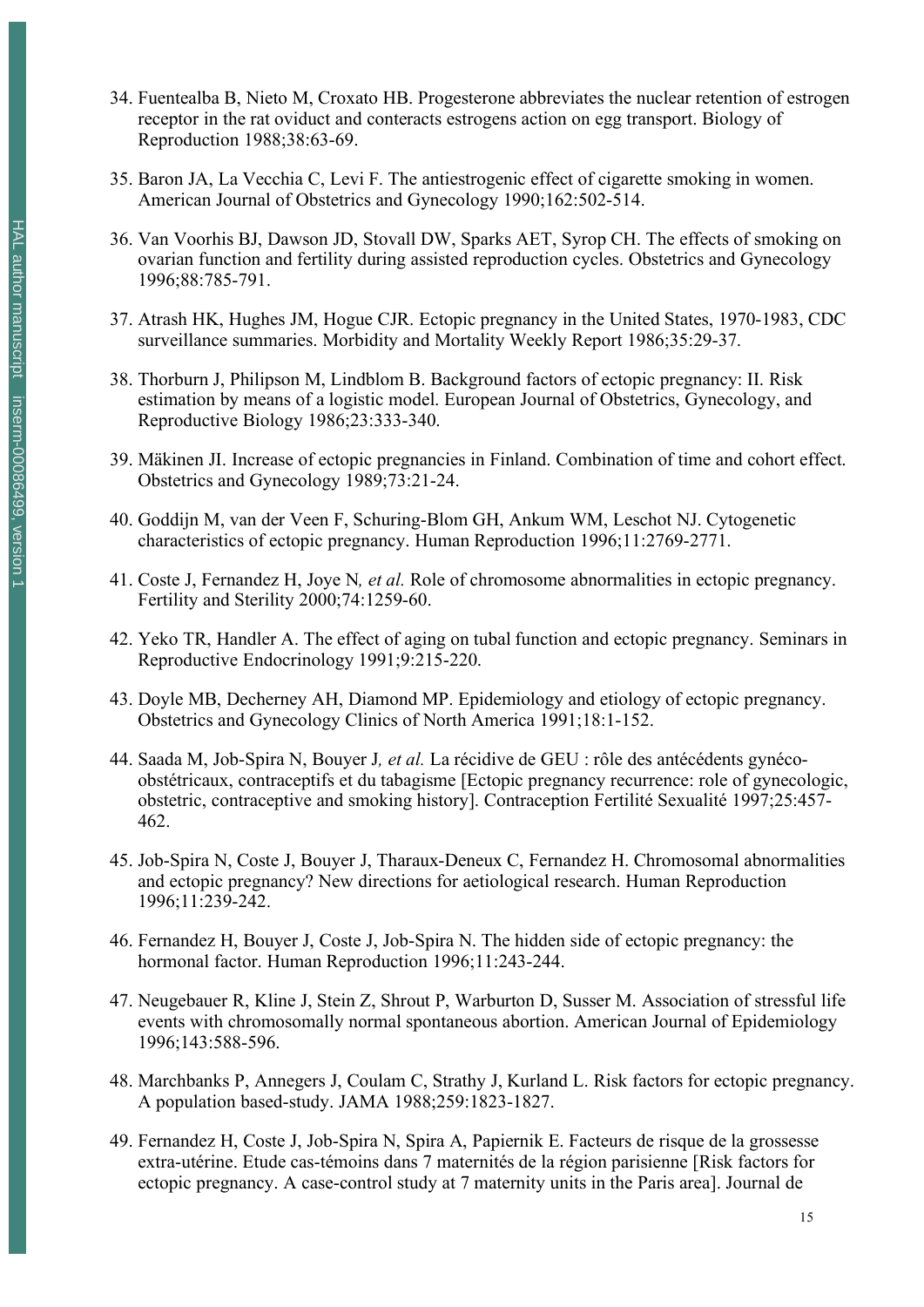Gynécologie Obstétrique et Biologie de la Reproduction 1991;20:73-79.

- 50. Kalandidi A, Doulgerakis M, Tzonou A, Hsieh CC, Aravandinos D, Trichopoulos D. Induced abortions, contraceptive practices, and tobacco smoking as risk factors for ectopic pregnancy in Athens, Greece. British Journal of Obstetrics and Gynaecology 1991;98:207-213.
- 51. Weström L, Bengtsson LPH, Mardh P-A. The risk of pelvic inflammatory disease in women using intrauterine contraceptive devices compared to nonusers. Lancet 1976;II.
- 52. Vessey MP, Yeates D, Flavel R, Mc Pherson K. Pelvic inflammatory disease and the intrauterine device: findings of a large cohort study. British Medical Journal 1981;282:855-857.
- 53. Ory SJ, Nnadi E, Herrmann R, O'Brien PS, Melton LJ. Fertility after ectopic pregnancy. Fertility and Sterility 1993;60:231-235.
- 54. Job-Spira N, Bouyer J, Pouly JL*, et al.* Fertility after ectopic pregnancy: first results of a population-based cohort study in France. Human Reproduction 1996;11:99-104.
- 55. Tharaux-Deneux C, Bouyer J, Job-Spira N, Coste J, Spira A. Risk of ectopic pregnancy and previous induced abortion. American Journal of Public Health 1998;88:401-405.
- 56. Houzard S, Bajos N, Warszawski J*, et al.* Analysis of the underestimation of induced abortions in a survey of the general population in France. European Journal of Contraception and Reproductive Health Care 2000;5:52-60.
- 57. INED. Statistiques de l'avortment en France Annuaire 1988 [Induced abortion in France 1988]. Paris, 1993.
- 58. Blayo C. L'évolution du recours à l'avortement en France depuis 1976. Population 1995;50:779- 810.
- 59. Daling JR, Chow WH, Weiss NS. Ectopic pregnancy in relation to previous induced abortion. JAMA 1985;253:1005-1008.
- 60. Holt VL, Daling JR, Voigt LF*, et al.* Induced abortion and the risk of subsequent ectopic pregnancy. American Journal of Public Health 1989;79:1234-1238.
- 61. Rockhill B, Weinberg CR, Newman B. Population attributable fraction estimation for established breast cancer risk factors: considering the issues of high prevalence and unmodifiability. American Journal of Epidemiology 1998;147:826-33.
- 62. Madigan P, Ziegler RG, Benichou J, Byrne C, Hoover RN. Re: "Population attributable fraction estimation for established breast cancer risk factors: considering the issues of high prevalence and unmodifiability". American Journal of Epidemiology 1999;150:543-4.
- 63. Bouyer J, Tharaux-Deneux C, Coste J, Job-Spira N. Grossesses extra-utérines : des facteurs liés à l'anomalie de l'oeuf [Ectopic pregnancy: risk factors related to egg abnormalities ?]. Revue d'Epidémiologie et de Santé Publique 1996;44:101-110.
- 64. Saurel-Cubizolles MJ, Job-Spira N, Estryn-Behar M. Ectopic pregnancy and occupational exposure to antineoplastic drugs. Lancet 1993;341:1169-1171.
- 65. Bouyer J, Saurel-Cubizolles MJ, Grenier C, Aussel L, Job-Spira N. Ectopic pregnancy and occupational exposure of hospital personnel. Scandinavian Journal of Work, Environment and Health 1998;24:98-103.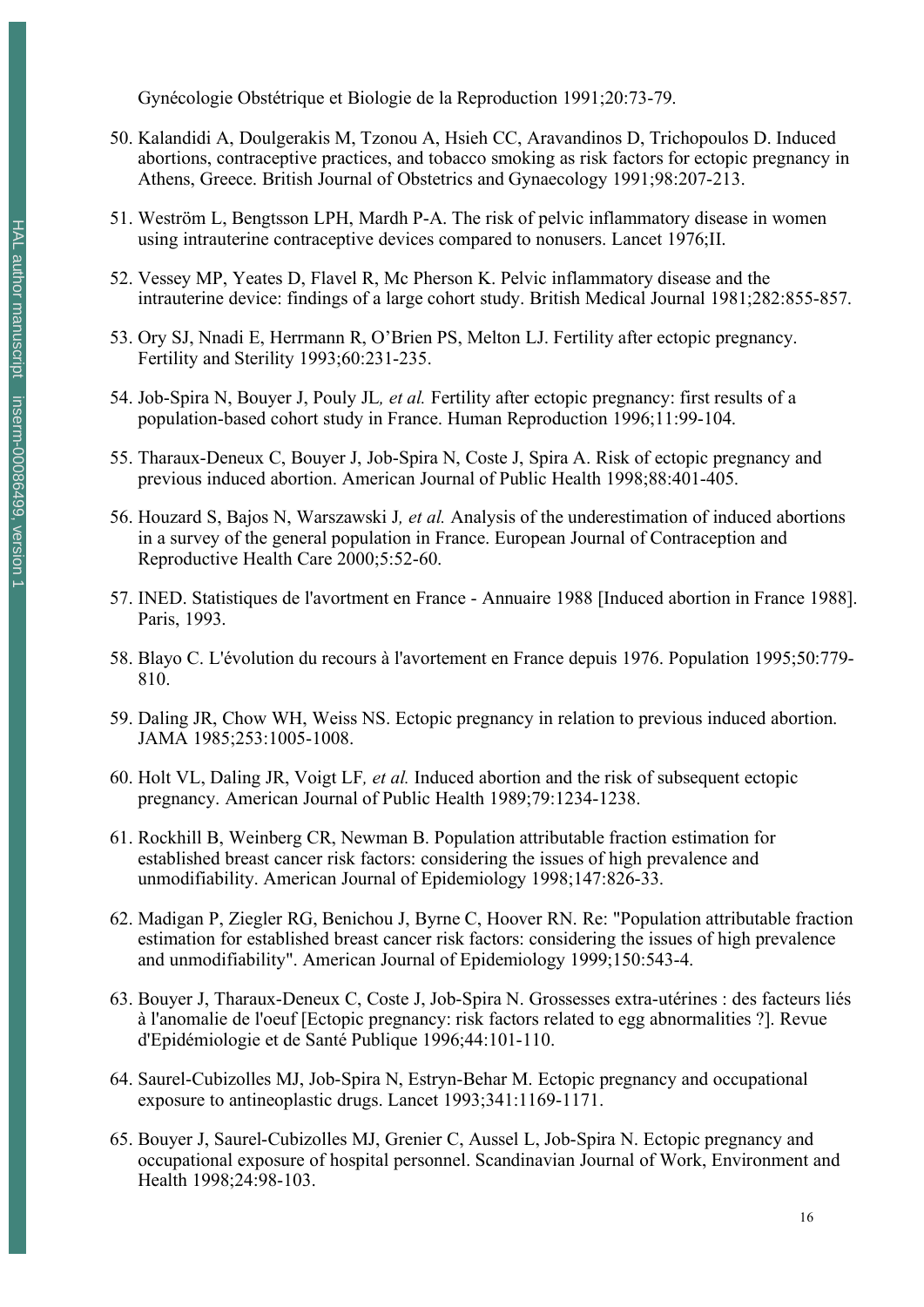- 66. MMWR. Increases in unsafe sex and rectal gonorrhea among men who have sex with men San Francisco. California,1994-97. Morbidity and Mortality Weekly Report 1999:45-48.
- 67. Goulet V, Sednaoui P, Massari V. Confirmation de la recrudescence des gonococcies en France depuis 1998. Bulletin Epidémiologique Hebdomadaire 2001;14.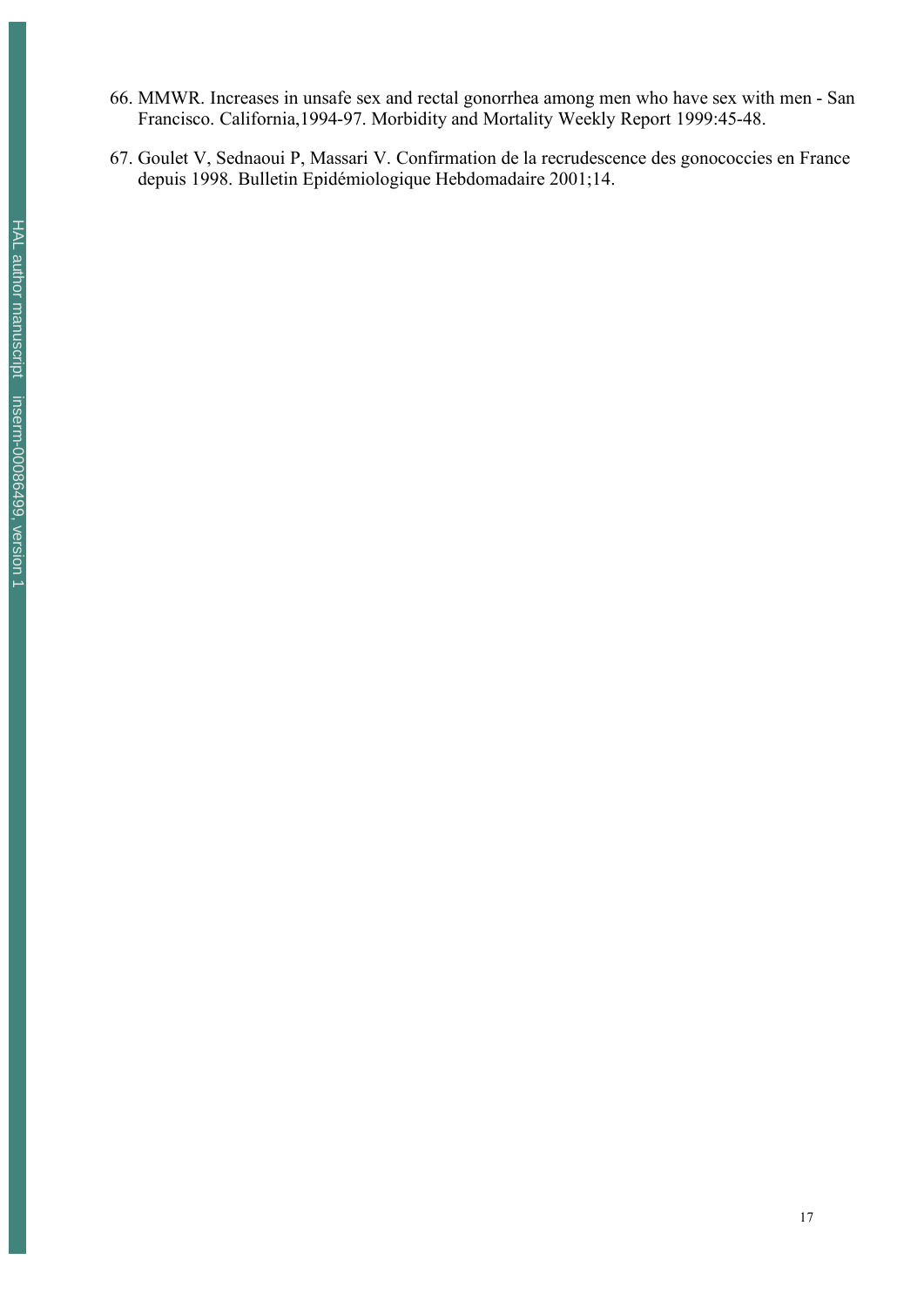Table 1: Ectopic pregnancy and socio-demographic characteristics: crude odds ratios (OR) and 95 percent confidence intervals (CI). Register of the Auvergne region, France, 1993-2000

| Variables                | Controls<br>$(n = 1683)$ |               | Cases<br>$(n = 803)$ |               |              |           |              |
|--------------------------|--------------------------|---------------|----------------------|---------------|--------------|-----------|--------------|
|                          | $\mathbf n$              | $\frac{0}{0}$ | $\mathbf n$          | $\frac{0}{0}$ | <b>OR</b>    | CI        | p            |
| Woman's age (years)      |                          |               |                      |               |              |           |              |
| $< 20$                   | 19                       | 1.1           | 5                    | 0.6           | 0.7          | 0.3, 1.9  |              |
| $20 - 24$                | 288                      | 17.2          | 91                   | 11.3          | 0.9          | 0.6, 1.1  |              |
| 25-29                    | 686                      | 40.9          | 253                  | 31.5          | $\mathbf{1}$ |           | ${}_{0.001}$ |
| 30-34                    | 487                      | 29.0          | 273                  | 34.0          | 1.5          | 1.2, 1.9  |              |
| 35-39                    | 178                      | 10.6          | 141                  | 17.6          | 2.1          | 1.6, 2.8  |              |
| $\geq 40$                | 19                       | 1.3           | 40                   | 5.0           | 5.7          | 3.2, 10.2 |              |
| <b>Smoking</b>           |                          |               |                      |               |              |           |              |
| never                    | 990                      | 59.1          | 299                  | 38.9          | $\mathbf{1}$ |           | ${}_{0.001}$ |
| past smoker              | 176                      | 10.5          | 81                   | 10.5          | 1.5          | 1.1, 2.0  |              |
| 1-9 cig/day              | 215                      | 12.8          | 106                  | 13.8          | 1.6          | 1.2, 2.1  |              |
| $10-19$ cig/day          | 185                      | 11.1          | 161                  | 20.9          | 2.9          | 2.2, 3.7  |              |
| $\geq$ 20 cig/day        | 108                      | 6.5           | 122                  | 15.9          | 3.7          | 2.8, 5.0  |              |
| <b>Educational level</b> |                          |               |                      |               |              |           |              |
| primary                  | 130                      | $7.8\,$       | 55                   | $7.2\,$       | $\mathbf{1}$ |           | $0.8\,$      |
| secondary                | 1125                     | 67.5          | 530                  | 69.5          | 1.1          | 0.9, 1.4  |              |
| higher                   | 411                      | 24.7          | 178                  | 23.3          | $1.0\,$      | 0.7, 1.5  |              |

\* p-value (for variables with more than two categories, the p-value of the test for trend is given)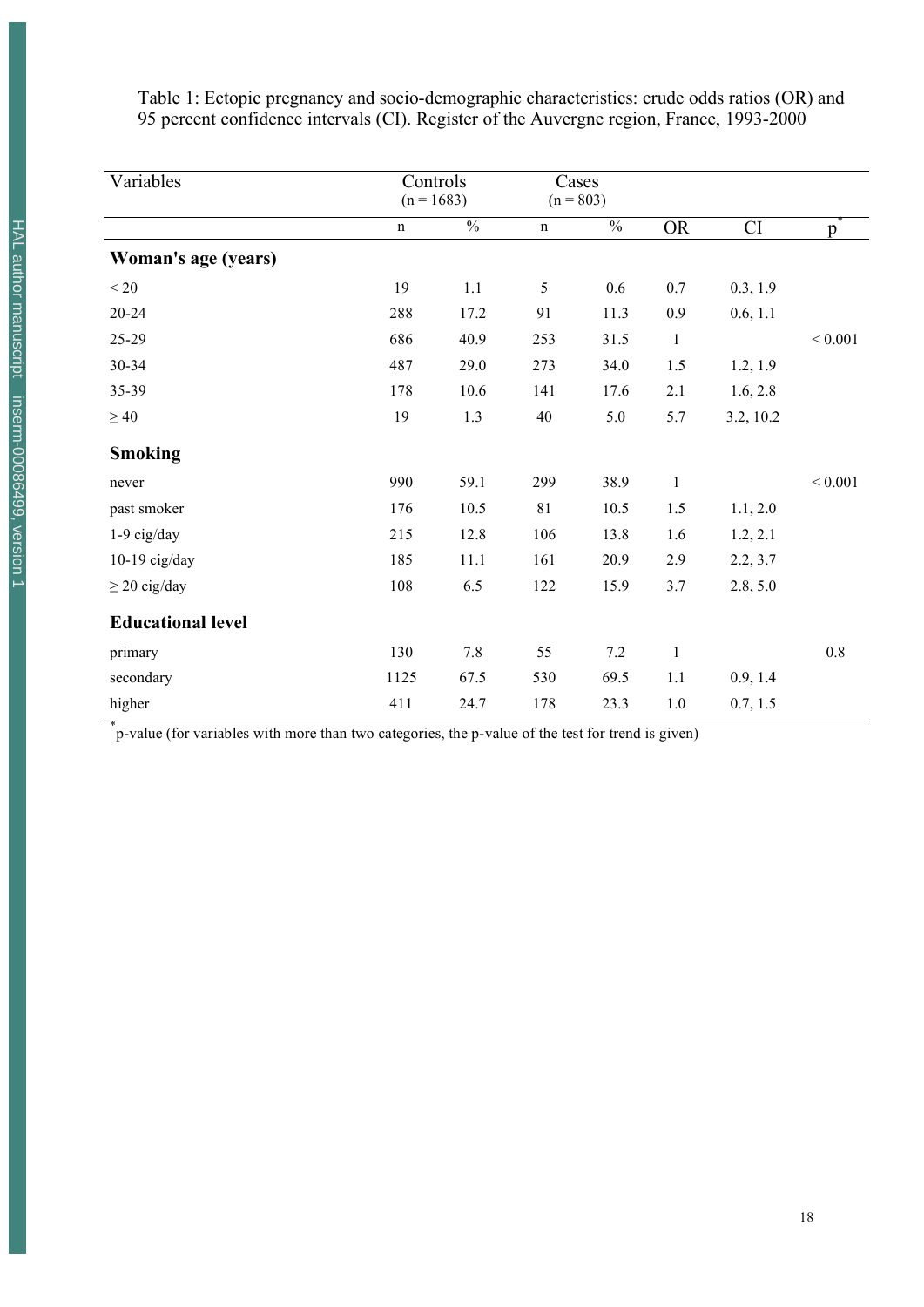| Variables                          | Controls     |                          | Cases                   |                          |              |           |         |
|------------------------------------|--------------|--------------------------|-------------------------|--------------------------|--------------|-----------|---------|
|                                    | $(n = 1683)$ |                          | $(n = 803)$             |                          |              |           |         |
|                                    | $\mathbf n$  | $\overline{\frac{0}{0}}$ | n                       | $\overline{\frac{0}{0}}$ | <b>OR</b>    | CI        | p       |
| <b>Prior deliveries</b>            |              |                          |                         |                          |              |           |         |
| none                               | 784          | 46.6                     | 317                     | 39.5                     | $\mathbf{1}$ |           | < 0.001 |
| 1                                  | 616          | 36.6                     | 286                     | 35.6                     | 1.1          | 0.9, 1.4  |         |
| $\overline{2}$                     | 214          | 12.7                     | 136                     | 16.9                     | 1.6          | 1.2, 2.0  |         |
| $\geq 3$                           | 69           | 4.1                      | 64                      | $8.0\,$                  | 2.3          | 1.6, 3.3  |         |
| Prior ectopic pregnancies          |              |                          |                         |                          |              |           |         |
| none                               | 1661         | 98.8                     | 672                     | 84.1                     | $\mathbf{1}$ |           | < 0.001 |
| $\mathbf{1}$                       | 19           | 1.1                      | 96                      | 12.0                     | 12.5         | 7.5, 20.9 |         |
| $\geq 2$                           | $\mathbf{1}$ | 0.06                     | 31                      | 3.9                      | 76.6         | 10.1,580  |         |
| <b>Prior spontaneous abortions</b> |              |                          |                         |                          |              |           |         |
| none                               | 1365         | 81.1                     | 566                     | 70.5                     | $\mathbf{1}$ |           | < 0.001 |
| 1                                  | 255          | 15.2                     | 171                     | 21.3                     | 1.6          | 1.3, 2.0  |         |
| $\overline{2}$                     | 48           | 2.9                      | 37                      | 4.6                      | 1.9          | 1.2, 2.9  |         |
| $\geq 3$                           | 15           | 0.9                      | 29                      | 3.6                      | 4.7          | 2.5, 8.8  |         |
| <b>Prior induced abortions</b>     |              |                          |                         |                          |              |           |         |
| none                               | 1463         | 86.9                     | 660                     | 82.2                     | $\mathbf{1}$ |           | 0.001   |
| $\mathbf{1}$                       | 199          | 11.8                     | 115                     | 14.3                     | 1.3          | 1.0, 1.6  |         |
| $\geq 2$                           | 21           | 1.3                      | $28\,$                  | 3.5                      | 3.0          | 1.7, 5.3  |         |
| Type of prior induced abortion     |              |                          |                         |                          |              |           |         |
| none                               | 1463         | 88.3                     | 660                     | 83.3                     | $\mathbf{1}$ |           | 0.001   |
| surgical only                      | 182          | 11.0                     | 115                     | 14.5                     | 1.4          | 1.1, 1.8  |         |
| medical only                       | 11           | $0.7\,$                  | 13                      | 1.6                      | 2.6          | 1.2, 5.9  |         |
| both                               | $\mathbf{1}$ | 0.1                      | $\overline{\mathbf{4}}$ | 0.5                      | 8.9          | 1.0, 79   |         |
| Appendectomy                       |              |                          |                         |                          |              |           |         |
| no, or unruptured appendix         | 1630         | 96.9                     | 756                     | 94.6                     | $\mathbf{1}$ |           | 0.006   |
| yes, ruptured appendix             | 52           | 3.1                      | 43                      | 5.4                      | 1.8          | 1.2, 2.7  |         |
| <b>Prior tubal surgery</b>         |              |                          |                         |                          |              |           |         |
| $\rm no$                           | 1626         | 96.6                     | 613                     | 76.3                     | $\mathbf{1}$ |           | < 0.001 |
| yes                                | 57           | 3.4                      | 190                     | 23.7                     | $8.8\,$      | 6.4, 12.3 |         |

Table 2: Ectopic pregnancy and surgical, gynecological and obstetric history: crude odds ratios (OR) and 95 percent confidence intervals (CI). Register of the Auvergne region, France, 1993-2000

\* p-value (for variables with more than two categories, the p-value of the test for trend is given)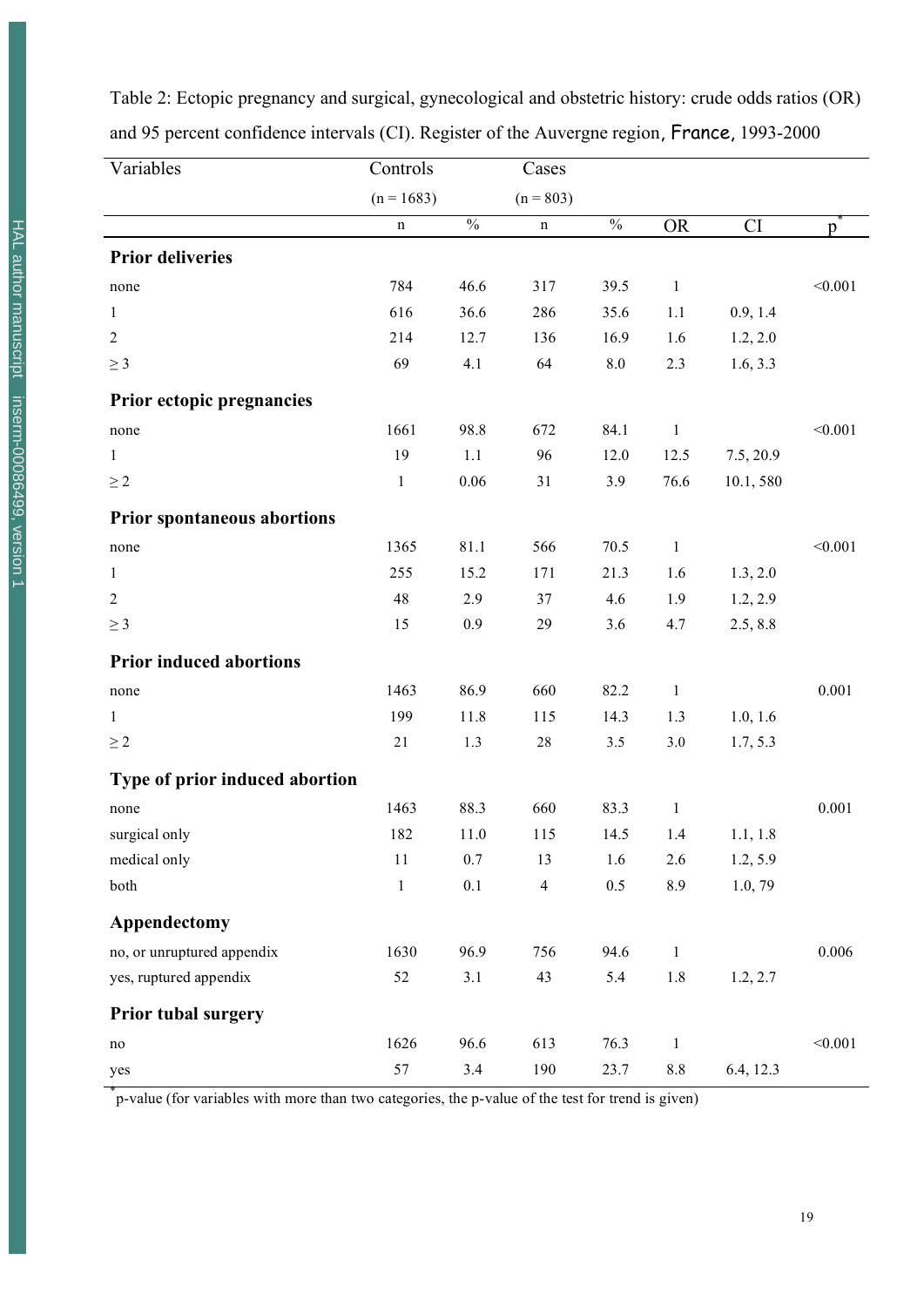Table 3: Ectopic pregnancy and sexual and infectious history: crude odds ratios (OR) and 95 percent confidence intervals (CI). Register of the Auvergne region, France, 1993-2000

| Variables                           | Controls     |                          | Cases       |               |              |          |         |
|-------------------------------------|--------------|--------------------------|-------------|---------------|--------------|----------|---------|
|                                     | $(n = 1683)$ |                          | $(n = 803)$ |               |              |          |         |
|                                     | $\mathbf n$  | $\overline{\frac{0}{0}}$ | $\mathbf n$ | $\frac{0}{0}$ | <b>OR</b>    | CI       | p       |
| Age at first intercourse            |              |                          |             |               |              |          |         |
| (years)                             |              |                          |             |               |              |          |         |
| $<14$                               | 109          | 6.8                      | 70          | 9.6           | $\mathbf{1}$ |          | 0.002   |
| $15 - 17$                           | 621          | 38.4                     | 302         | 41.5          | $0.8\,$      | 0.5, 1.1 |         |
| 18-20                               | 756          | 46.8                     | 311         | 42.7          | 0.6          | 0.5, 0.9 |         |
| >20                                 | 130          | $8.0\,$                  | 45          | 6.2           | 0.5          | 0.3, 0.9 |         |
| Life-long number of sexual          |              |                          |             |               |              |          |         |
| partners                            |              |                          |             |               |              |          |         |
| $\mathbf{1}$                        | 433          | 27.4                     | 176         | 25.0          | $\mathbf{1}$ |          | 0.003   |
| $2 - 5$                             | 935          | 59.1                     | 386         | 54.9          | $1.0\,$      | 0.8, 1.3 |         |
| > 5                                 | 213          | 13.5                     | 141         | 20.1          | 1.6          | 1.2, 2.1 |         |
| <b>Prior STDs</b>                   |              |                          |             |               |              |          |         |
| no                                  | 1154         | 69.0                     | 411         | 52.7          | $\mathbf{1}$ |          | < 0.001 |
| yes without salpingitis             | 407          | 24.3                     | 157         | 20.1          | 1.1          | 0.9, 1.3 |         |
| yes with probable PID <sup>†</sup>  | 12           | 0.7                      | 19          | 2.4           | 4.4          | 2.1, 9.3 |         |
| yes with confirmed PID <sup>‡</sup> | 100          | 6.0                      | 193         | 24.7          | 5.4          | 4.1, 7.2 |         |

\* p-value (for variables with more than two categories, the p-value of the test for trend is given) † probable pelvic inflammatory disease (PID), association of fever, abdominal pain and vaginal discharge

‡ PID confirmed by laparoscopy, and/or positive serological tests for *Chlamydia trachomatis*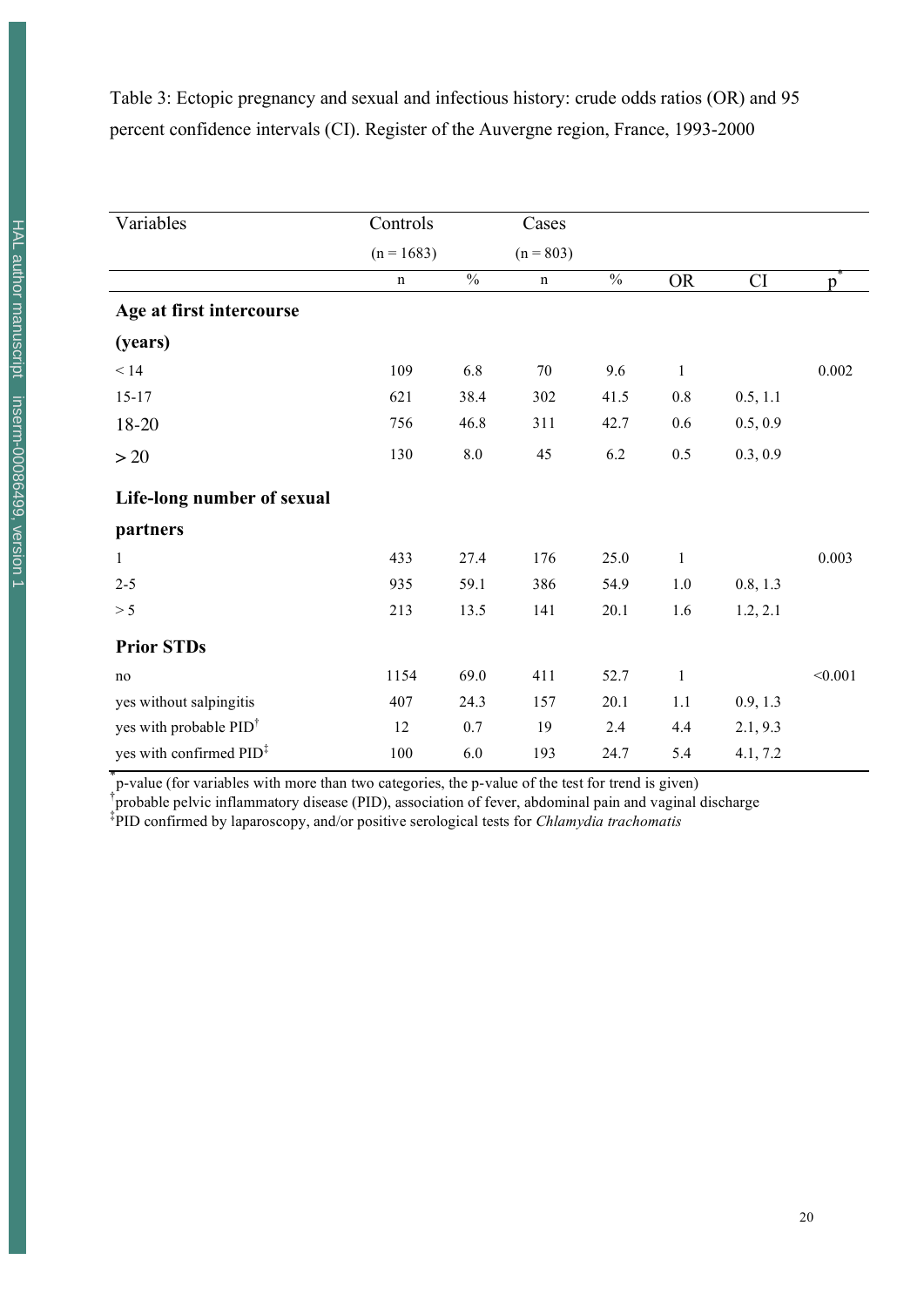Table 4: Ectopic pregnancy, contraceptive history and fertility markers: crude odds ratios (OR) and 95 percent confidence intervals (CI). Register of the Auvergne region, France, 1993-2000

| Variables                     | Controls     |                          | Cases       |                          |              |          |              |
|-------------------------------|--------------|--------------------------|-------------|--------------------------|--------------|----------|--------------|
|                               |              |                          |             |                          |              |          |              |
|                               | $(n = 1683)$ |                          | $(n = 803)$ |                          |              |          |              |
|                               | n            | $\overline{\frac{0}{0}}$ | n           | $\overline{\frac{0}{0}}$ | <b>OR</b>    | CI       | p            |
| <b>Previous use of oral</b>   |              |                          |             |                          |              |          |              |
| contraceptive                 |              |                          |             |                          |              |          |              |
| no                            | 298          | 17.8                     | 209         | 26.5                     | $\mathbf{1}$ |          | < 0.001      |
| yes                           | 1377         | 82.2                     | 581         | 73.5                     | 0.6          | 0.5, 0.7 |              |
| Previous use of intrauterine  |              |                          |             |                          |              |          |              |
| device                        |              |                          |             |                          |              |          |              |
| no                            | 1460         | 87.2                     | 637         | 80.6                     | $\mathbf{1}$ |          | < 0.001      |
| yes                           | 215          | 12.8                     | 153         | 19.4                     | 1.6          | 1.3, 2.0 |              |
| <b>Ovulation induced with</b> |              |                          |             |                          |              |          |              |
| clomiphene citrate            |              |                          |             |                          |              |          |              |
| no                            | 1632         | 97.4                     | 762         | 95.1                     | $\mathbf{1}$ |          | 0.003        |
| yes                           | 43           | 2.6                      | 39          | 4.9                      | 1.9          | 1.2, 3.0 |              |
| <b>History of infertility</b> |              |                          |             |                          |              |          |              |
| no                            | 1475         | 89.0                     | 543         | 69.2                     | $\mathbf{1}$ |          | < 0.001      |
| $<$ 1 year                    | 47           | 2.8                      | 35          | 4.5                      | 2.0          | 1.3, 3.2 |              |
| 1-2 years                     | 58           | 3.5                      | 64          | 8.2                      | 3.0          | 2.1, 4.3 |              |
| >2 years                      | 77           | 4.7                      | 143         | 18.2                     | 5.0          | 3.7, 6.8 |              |
| Time since previous           |              |                          |             |                          |              |          |              |
| pregnancy                     |              |                          |             |                          |              |          |              |
| $\leq 6$ months               | 128          | 13.5                     | 77          | 14.4                     | 1.3          | 0.9, 1.9 | 0.11         |
| 6 months, 1 year              | 96           | 10.1                     | 54          | 10.1                     | 1.2          | 0.8, 1.9 | $(0.02)^{3}$ |
| 1-2 years                     | 165          | 17.3                     | 82          | 15.4                     | $1.1\,$      | 0.8, 1.6 |              |
| 2-3 years                     | 201          | 21.1                     | 92          | 17.2                     | $\,1$        |          |              |
| 3-4 years                     | $107\,$      | $11.2\,$                 | 51          | $9.6\,$                  | $1.0\,$      | 0.7, 1.6 |              |
| 4-5 years                     | $77\,$       | $8.1\,$                  | $38\,$      | 7.1                      | $1.1\,$      | 0.7, 1.7 |              |
| $> 5$ years                   | 178          | 18.7                     | 140         | 26.2                     | 1.7          | 1.2, 2.4 |              |

\* p-value (for variables with more than two categories, the p-value of the test for trend is given)

<sup>†</sup>Time from the end of the previous pregnancy to the beginning of the index pregnancy

‡ p-value of the global test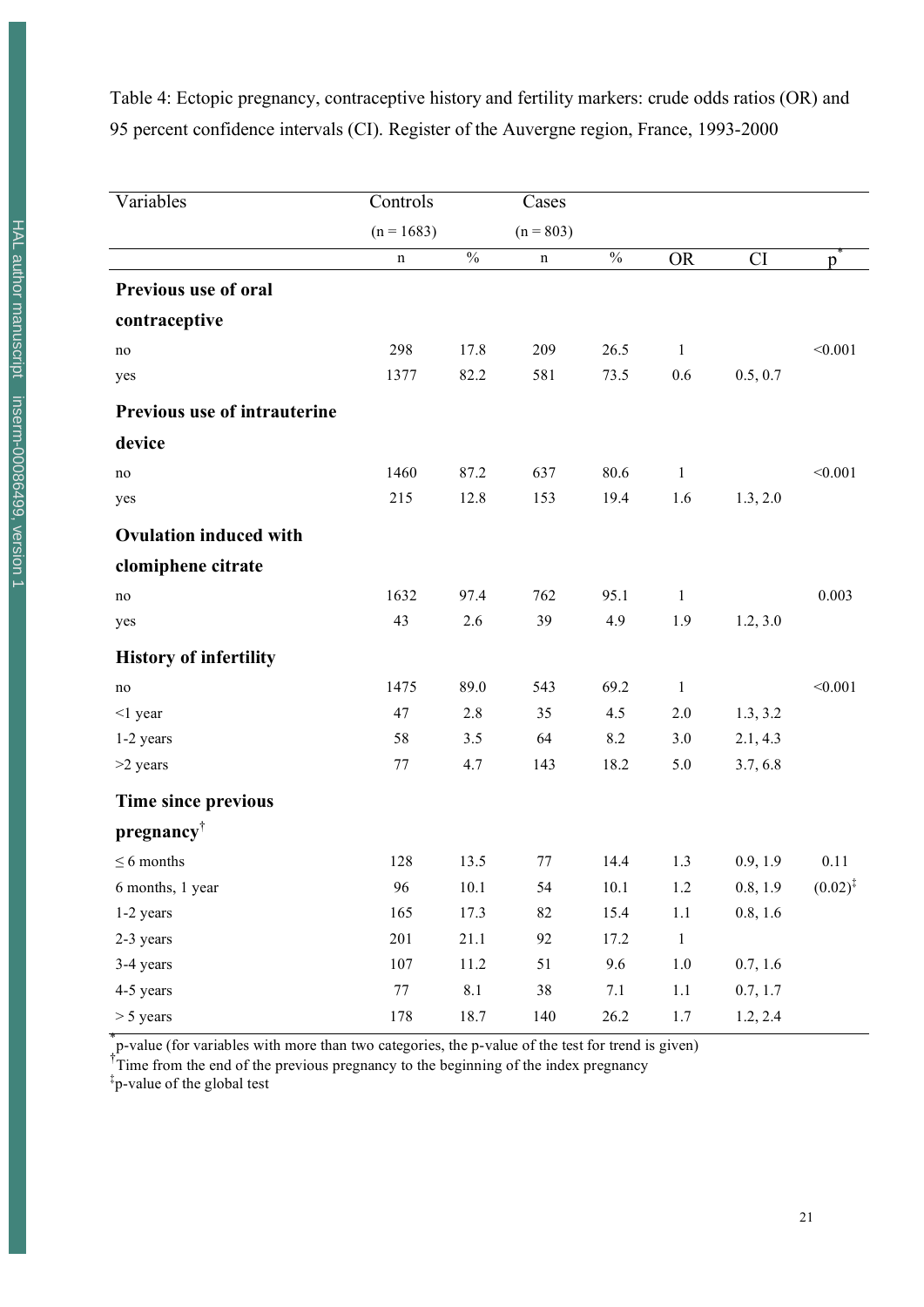| Tuble 5. Main flow haven't for ecoople pregnancy. I may togethe regression and you (fundom che    |     |          |      |  |
|---------------------------------------------------------------------------------------------------|-----|----------|------|--|
| model): adjusted odds-ratios ( $OR_a$ ) and 95 percent confidence intervals (CI). Register of the |     |          |      |  |
| Auvergne region, France, 1993-2000.                                                               |     |          |      |  |
| Variables                                                                                         | OR, | CI       |      |  |
| Woman's age (years)                                                                               |     |          |      |  |
| < 20                                                                                              | 0.6 | 0.2, 2.1 |      |  |
| 20-24                                                                                             | 0.9 | 0.7, 1.3 |      |  |
| 25-29                                                                                             |     |          | 0.01 |  |
|                                                                                                   |     |          |      |  |

Table 5: Main risk factors for ectopic pregnancy. Final logistic regression analysis (random effects model): adjusted odds-ratios  $(OR_a)$  and 95 percent confidence intervals (CI). Register of the

| 25-29                               | $\mathbf{1}$ |          | 0.01    |
|-------------------------------------|--------------|----------|---------|
| 30-34                               | 1.3          | 1.0, 1.7 |         |
| 35-39                               | 1.4          | 1.0, 2.0 |         |
| $\geq 40$                           | 2.9          | 1.4, 6.1 |         |
| <b>Smoking</b>                      |              |          |         |
| never                               | $\mathbf{1}$ |          | < 0.001 |
| past smoker                         | 1.5          | 1.1, 2.2 |         |
| $1-9$ cig/day                       | 1.7          | 1.2, 2.4 |         |
| $10-19$ cig/day                     | 3.1          | 2.2, 4.3 |         |
| $\geq$ 20 cig/day                   | 3.9          | 2.6, 5.9 |         |
| <b>Prior spontaneous abortions</b>  |              |          |         |
| none                                | $\mathbf{1}$ |          | 0.02    |
| $1 - 2$                             | 1.2          | 0.9, 1.6 |         |
| $\geq 3$                            | 3.0          | 1.3, 6.9 |         |
| <b>Prior induced abortions</b>      |              |          |         |
| none                                | $\mathbf{1}$ |          | 0.05    |
| surgical only                       | 1.1          | 0.8, 1.6 |         |
| medical (or medical and surgical)   | 2.8          | 1.1, 7.2 |         |
| Appendectomy                        |              |          |         |
| no, or unruptured appendix          | $\mathbf{1}$ |          | 0.20    |
| yes, ruptured appendix              | 1.4          | 0.8, 2.4 |         |
| <b>Prior STDs</b>                   |              |          |         |
| none                                | $\mathbf{1}$ |          | < 0.001 |
| yes without salpingitis             | 1.0          | 0.8, 1.3 |         |
| yes with probable PID <sup>†</sup>  | 2.1          | 0.8, 5.4 |         |
| yes with confirmed PID <sup>‡</sup> | 3.4          | 2.4, 5.0 |         |
| <b>Prior tubal surgery</b>          |              |          |         |
| no                                  | 1            |          | < 0.001 |
| yes                                 | 4.0          | 2.6, 6.1 |         |
| Previous use of oral contraceptive  |              |          |         |
| no                                  | 1            |          | 0.03    |
| yes                                 | 0.7          | 0.5, 1.0 |         |
| Previous use of intrauterine device |              |          |         |
| no                                  | 1            |          | 0.10    |
| yes                                 | 1.3          | 1.0, 1.8 |         |
| <b>History of infertility</b>       |              |          |         |
| no                                  | $\mathbf{1}$ |          | < 0.001 |
| $<$ 1 year                          | 2.1          | 1.2, 3.6 |         |
| 1-2 years                           | 2.6          | 1.6, 4.2 |         |
| $>2$ years                          | 2.7          | 1.8, 4.2 |         |
|                                     |              |          |         |

 $\frac{2.7}{p}$  uses and the p-value (for variables with more than two categories, the p-value of the test for trend is given)<br>The value (for variables with more than two categories, the p-value of the test for trend is given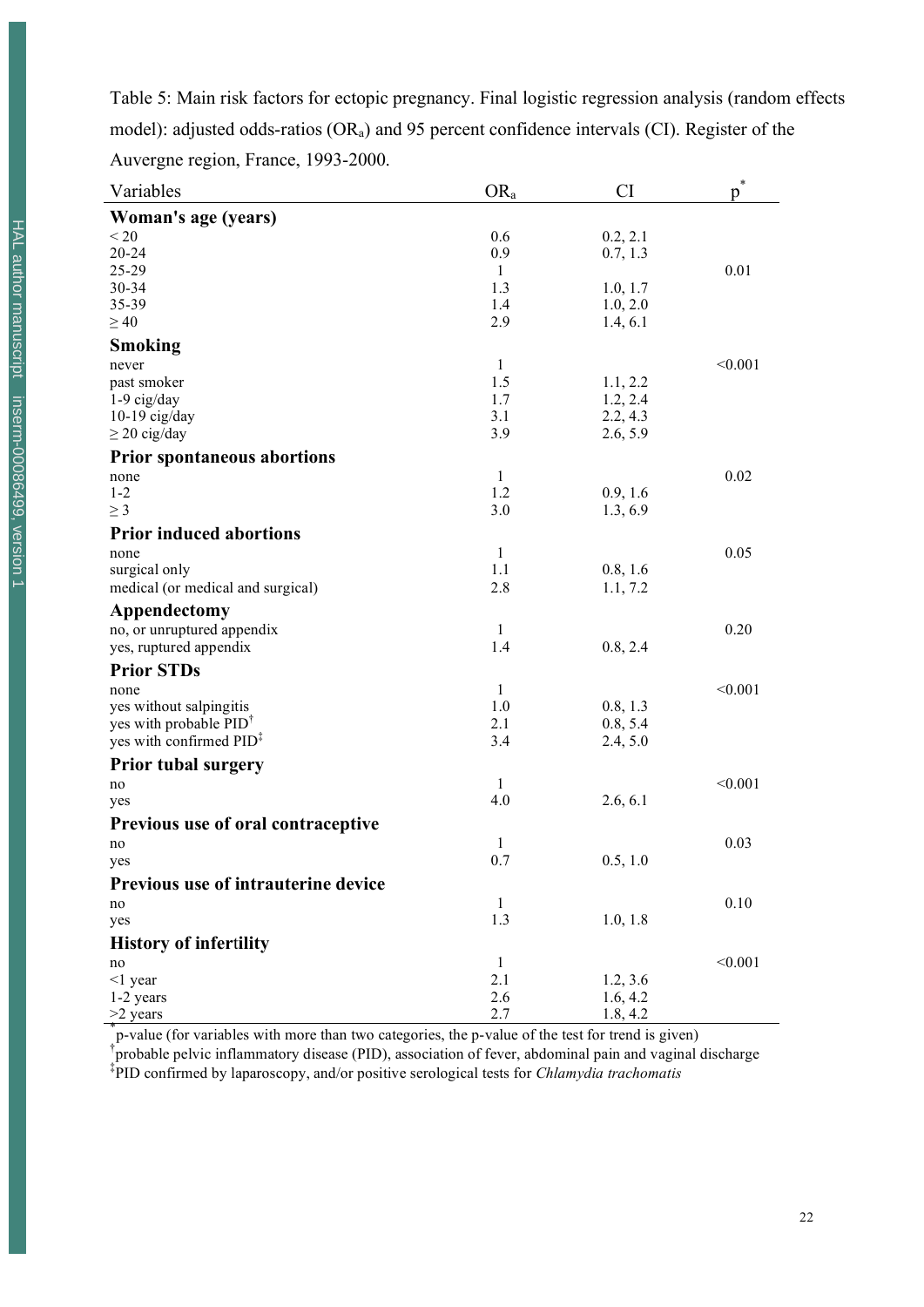Table 6: Adjusted attributable risk (ARa) of the main risk factors for ectopic pregnancy. Register of the Auvergne region, France, 1993-2000.

| Variables                                       | $AR_a$ |      |
|-------------------------------------------------|--------|------|
| Woman's age                                     | 0.14   |      |
| Past or current smoking                         | 0.35   |      |
| Prior spontaneous abortions                     | 0.07   |      |
| Prior induced abortions                         | 0.03   |      |
| Appendectomy                                    | 0.02   |      |
| Prior STDs                                      | 0.18   |      |
| Prior tubal surgery                             | 0.18   | 0.33 |
| Previous use of oral contraceptive <sup>7</sup> | 0.08   |      |
| Previous use of intrauterine device             | 0.05   |      |
| History of infertility                          | 0.18   |      |
| Total                                           | 0.76   |      |

\* ARa for not using oral contraceptive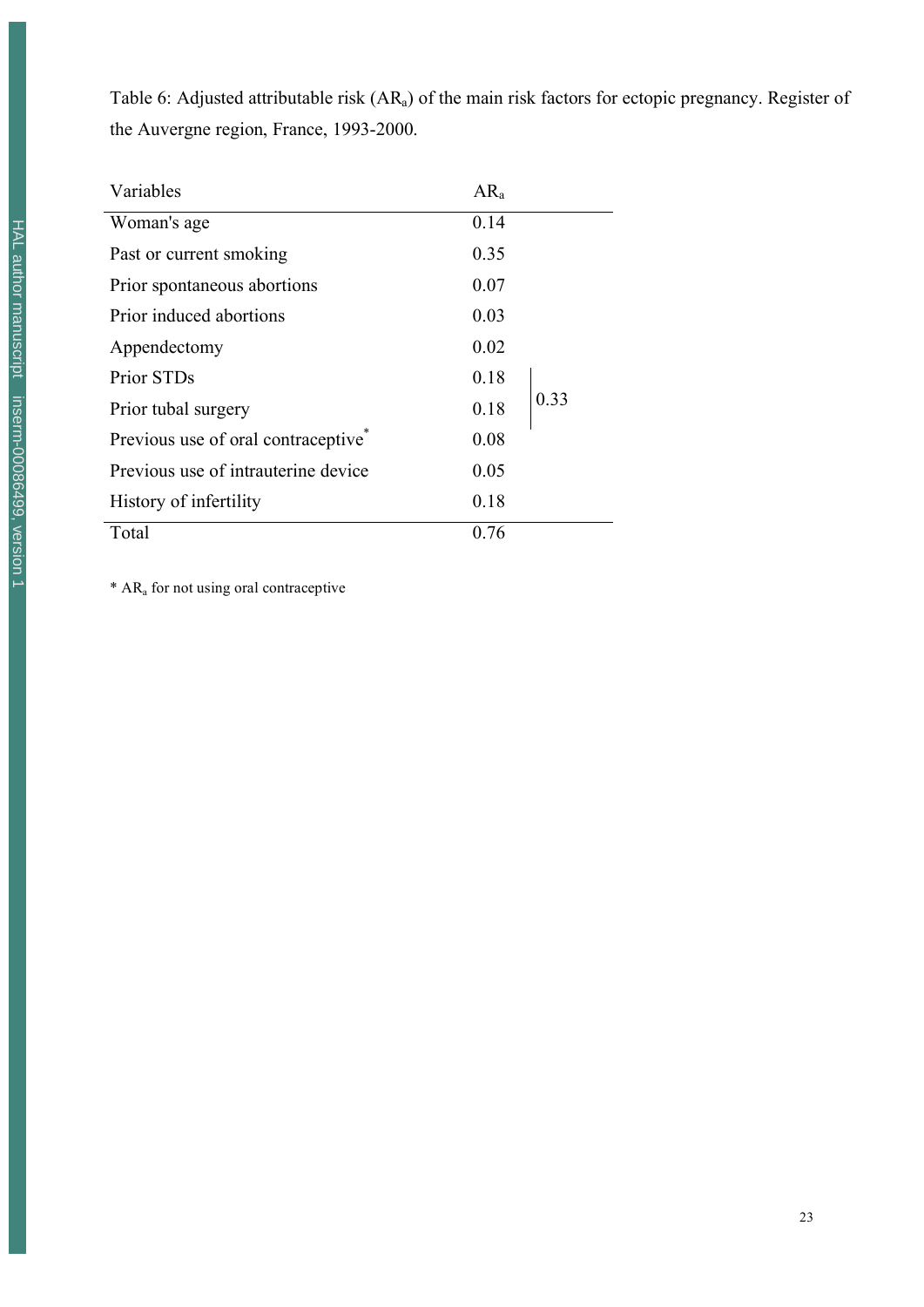Figure 1: Crude and adjusted association between age and ectopic pregnancy (EP) risk. Register of the Auvergne region, France, 1993-2000.The figure provides the values of the risk of EP. As this is a case-control study, these values cannot be interpreted directly and thus the y-axis is not scaled. However, the shape of the curves does correspond to the variation in EP risk according to age. The observed values (circles) were calculated for 1-year age classes.